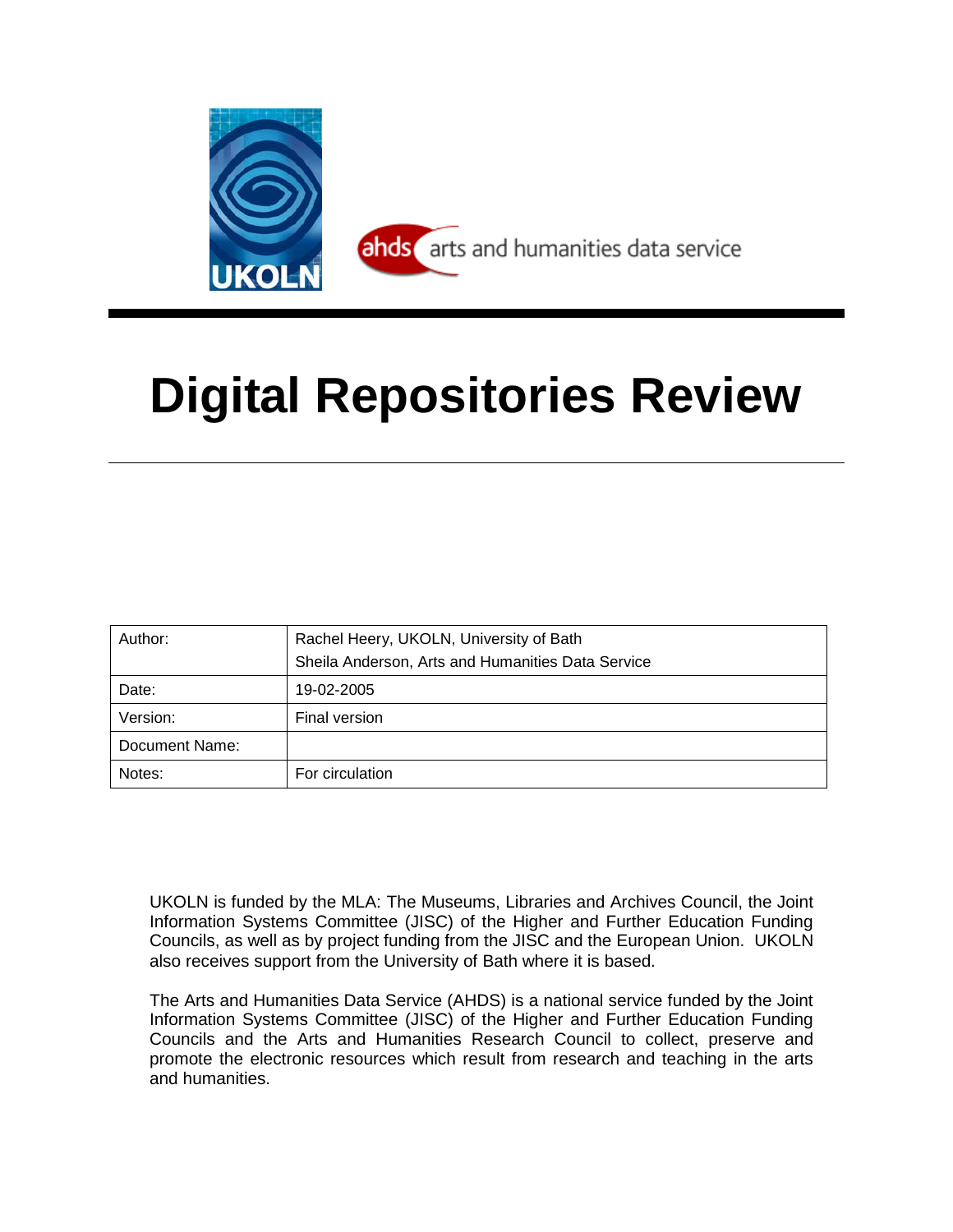## **Acknowledgements**

Many thanks to those who contributed to this review by participation in the focus group, questionnaire and interviews. The authors are grateful for contributions from colleagues including Amanda Closier, Leona Carpenter, Liz Lyon, Hamish James, Lorna Campbell, and Phil Barker.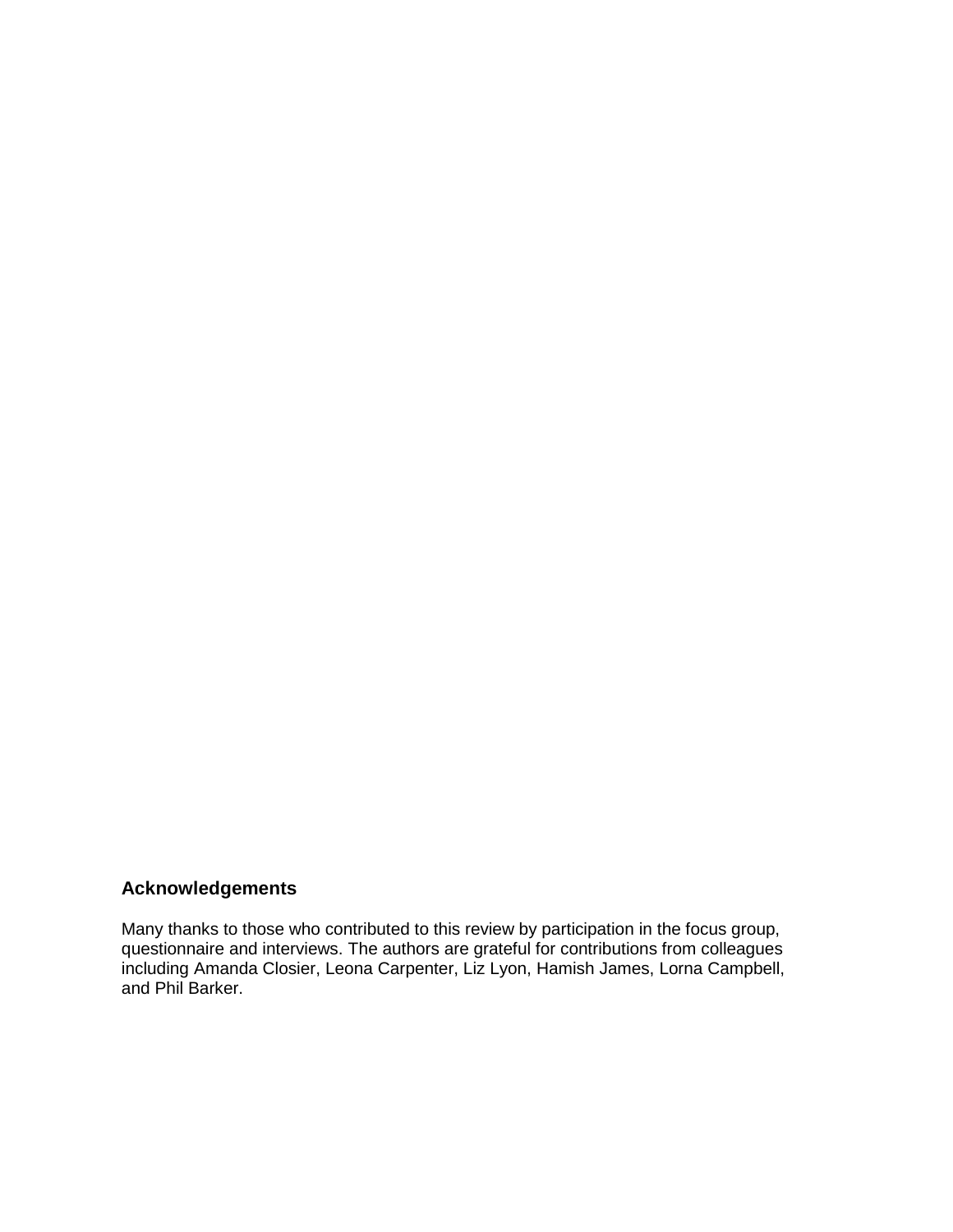## **Contents**

| 1. |  |
|----|--|
|    |  |
|    |  |
|    |  |
|    |  |
| 2. |  |
|    |  |
|    |  |
|    |  |
|    |  |
|    |  |
|    |  |
| 3. |  |
|    |  |
|    |  |
| 4. |  |
|    |  |
|    |  |
|    |  |
|    |  |
|    |  |
|    |  |
|    |  |
|    |  |
|    |  |
| 5. |  |
|    |  |
|    |  |
|    |  |
|    |  |
|    |  |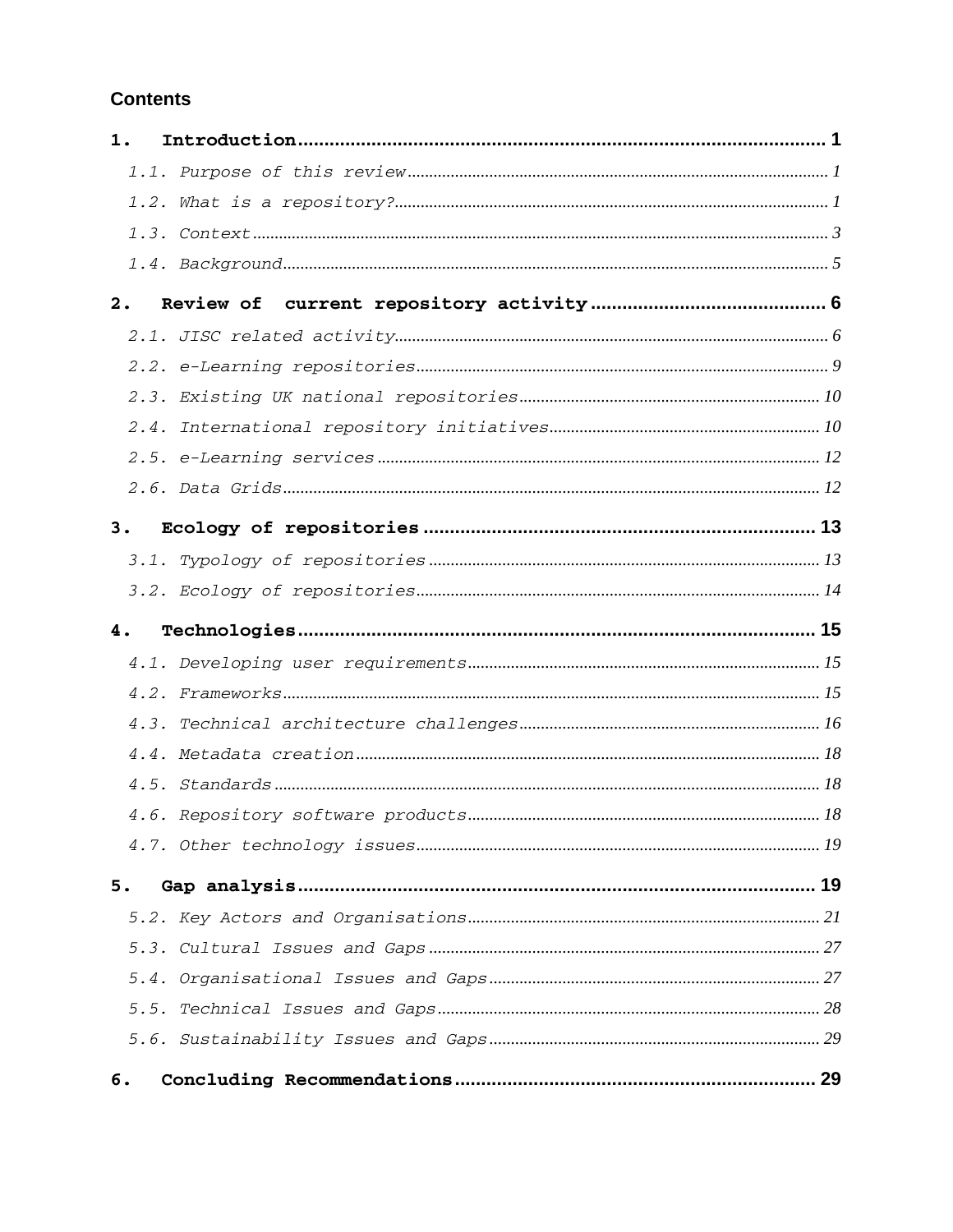| - |  |  |  |
|---|--|--|--|
|---|--|--|--|

- Annex 1: JISC Digital Repositories Review Focus Group Report
- Annex 2: JISC Digital Repositories Review Software Developers Survey
- Annex 3: Repository Issues….from a Teaching and Learning Perspective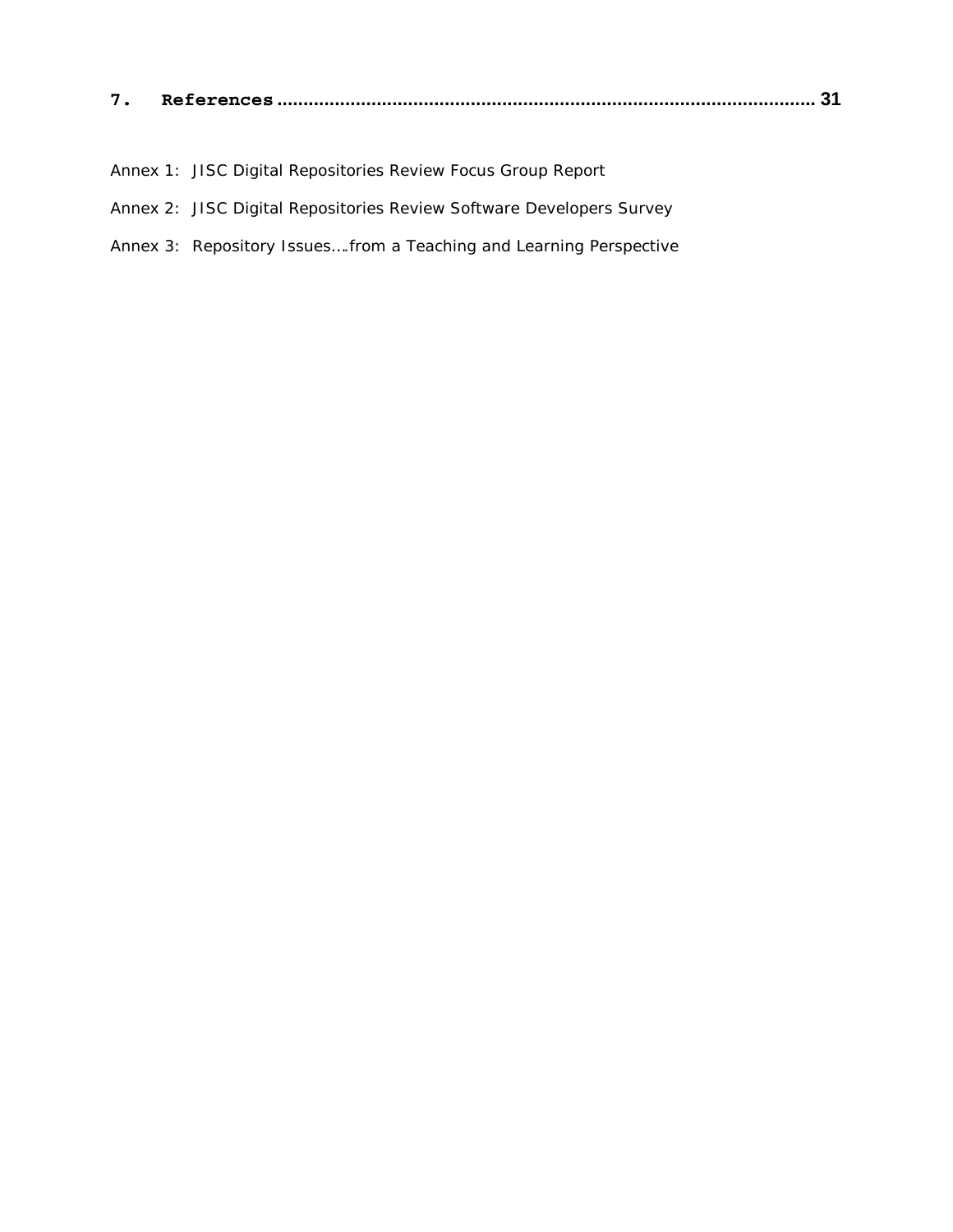## **1. Introduction**

## **1.1. Purpose of this review**

The Joint Information Systems Committee (JISC) Digital Repositories Programme is initiating a programme of work to assist deployment of digital repositories within the learning and research communities. This review is intended to provide useful background information for participants in this call. The review is not intended to be comprehensive, the intention is to identify useful areas of activity for the programme rather than to prescribe activity in detail.

The methodology of the review has been:

- to undertake a selective review of current activity
- to interview stakeholders by phone and in person
- to hold a focus group of key stakeholders
- to survey by an e-mail questionnaire selected repository software developers
- to undertake a gap analysis

The recommendations made by this report are based both on a review of current activity and on contacts made with a number of interested parties. A gap analysis has been reported within a separate section focusing on feedback from the focus group, survey and interviews.

The potential coverage of this repositories review is vast, coming at a time when there is such a wide range of interest in the subject matter. The authors are aware that much more work is required to thoroughly review the role of repositories and the many issues for deployment. Constrained by lack of time and aware of the context of the review, we have tried to take a broad view of the topic rather than to analyse any particular issue in depth. The real work is left for the forthcoming programme.

## **1.2. What is a repository?**

An increasing range of activity areas within the information environment refer to their deposited content collections as 'repositories'. In order to encourage communication across activity areas, and promote interoperability, we need to be able to define the characteristics of 'repositories' and seek the coherence of a common approach.

Increasingly widespread use of a term goes hand in hand with increasing diversity of meanings. Repositories are 'collections of digital objects' but what makes repositories distinctive from other collections of digital objects such as directories, catalogues, databases? What are the defining characteristics of a 'repository'? As with other terms that have been popularised in the digital world (portal, architecture…) some qualification is required: is the repository managed as an *institutional repository*? or a *subject repository*? What is the content of the repository? an *e-prints repository*? a *data repository*? a *learning object repository*? Is the underlying purpose of the repository for *preservation*, *access, or data management*?

We propose that a digital repository is differentiated from other digital collections by the following characteristics: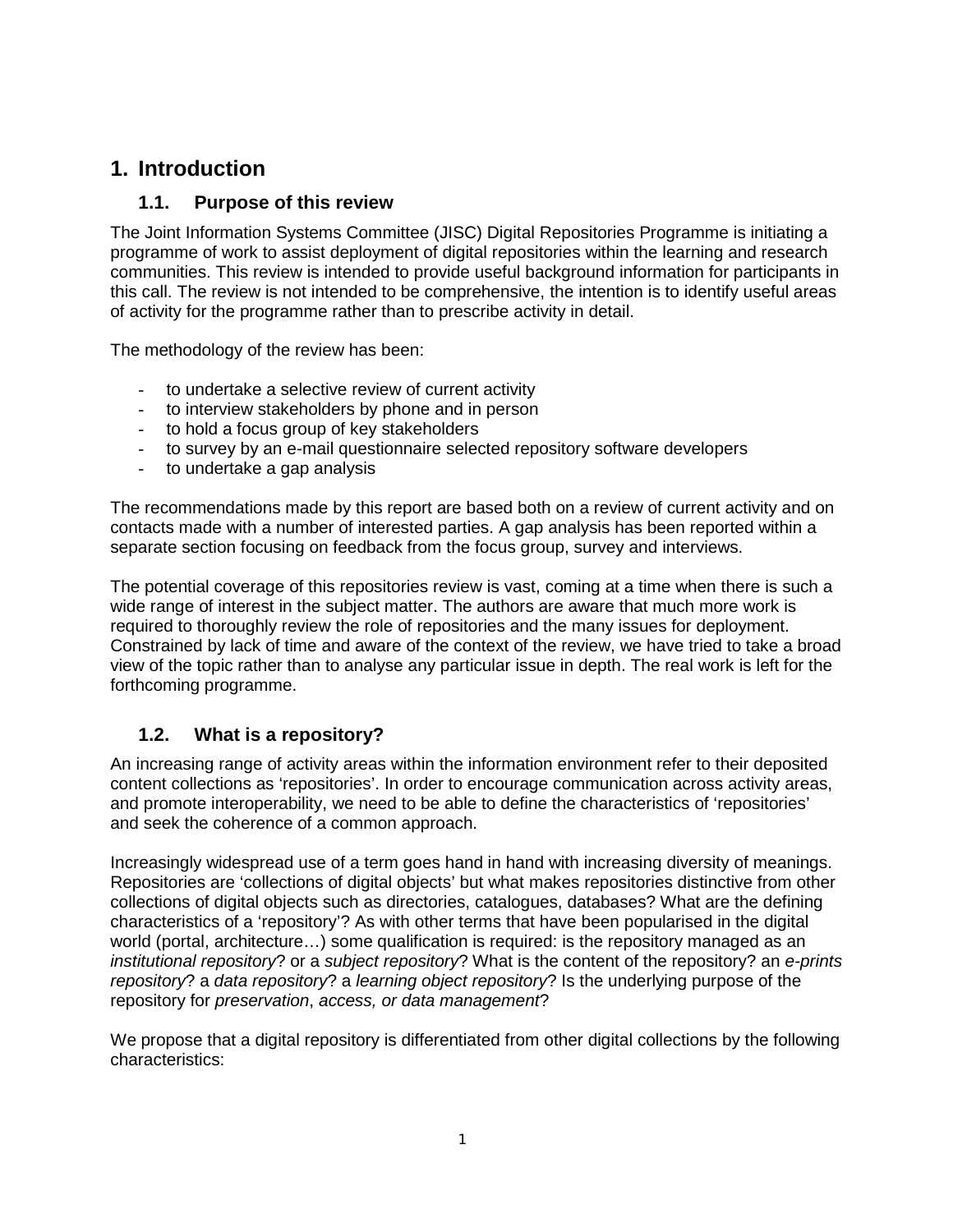- content is deposited in a repository, whether by the content creator, owner or third party
- the repository architecture manages content as well as metadata
- the repository offers a minimum set of basic services e.g. put, get, search, access control
- the repository must be sustainable and trusted, well-supported and well-managed

Enhancing access to scholarly communications has been a main driver for establishing repositories, both institutional repositories (in particular e-print archives) and subject based archives. Many, though by no means all, repositories support 'open access' at least in part. Open access repositories can be distinguished by the following characteristics:

- the repository must provide open access to its content (unless there are legal constraints)
- the repository must provide open access to its metadata for harvesting

The underlying motivations for establishing repositories also differentiate them from other collections. Repositories form an intersection of interest for different communities of practice: digital libraries, research, learning, e-science, publishing, records management, preservation. Within these communities the motivation for focusing on repositories differs somewhat, and the key services that repositories might provide range over several functional areas:

- **Enhanced access to resources**
- New modes of publication and peer review
- Corporate information management (records management and content management systems)
- Data sharing (re-use of research data, re-use of learning objects)
- Preservation of digital resources

If we consider Lynch's definition of repositories we see an emphasis on the significance of these services rather than on a particular software product or type of content: 'a university-based institutional repository is a set of services that a university offers to the members of its community for the management and dissemination of digital materials created by the institution and its community members.' (Lynch, 2003)

Various combinations of the areas of functionality listed above have been particularly significant for the growth of institutional repositories, these can be characterised as

- Improved scholarly communication
- Open access
- Content management

The intersection of interest across domains offers possibilities for various crossovers of technologies. There is also potential for sharing experience, sharing tools, and undertaking collaborative development work. It is important that there is co-ordination of this activity and that an appropriate level of interoperability is achieved, without placing barriers on innovative work.

JISC's remit is particularly relevant to such areas of common interest, as stated by JISC in its response to the Select Committee on Science and Technology's Report on Scientific publications: Free for All (House of Commons, Select Committee on Science and Technology, 2004)

"The JISC has a remit to ensure joined-up thinking across the boundaries of research, learning and teaching, and the administration functions within institutions to avoid multiple solutions being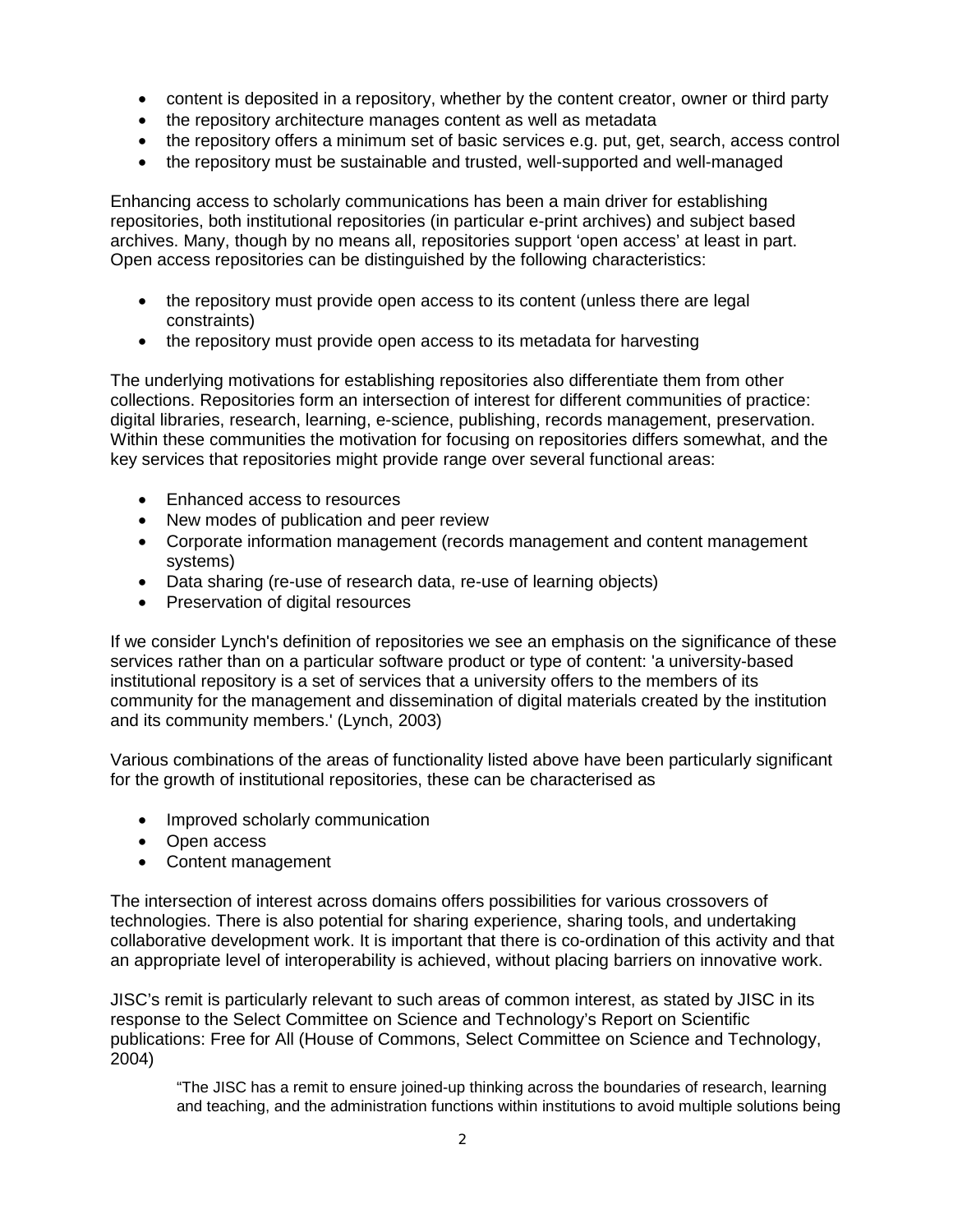adopted. JISC's vision is to enable the seamless linking of e-research, e-learning, digital library and management information resources, through the co-ordination of technical architectures and standards."

Within the range of repository activity the development base varies significantly, and it must be said, in many areas development and deployment is patchy and immature. Many existing repositories do support open access and preservation, whether based on the e-print archives model (institutional or discipline-based) or on a digital preservation archive model, typically as a components of the Open Archival Information System Reference Model (OAIS). For a recent overview of OAIS see Lavoie's introductory guide (Lavoie, 2004). There is a somewhat different focus within other communities: for re-purposing learning objects and course materials, for curation of images, research data, and computer software. The learning community has a particular interest in repositories with the development of the IMS Digital Repositories Interoperability Specification (IMS, 2003). Elsewhere managers of institutional information systems, approaching this area from a different perspective, look to content management systems, 'enterprise management systems', or digital asset management systems to fulfil many of the roles of an institutional repository. With the broadening of interest in repositories there is some loss of focus on 'open access' and more concern about how repositories might support institutional strategies.

Still, many continue to have an understanding of 'repository' particular to their own community, for example as an e-print repository, and will have little awareness of activity in other service domains.

**Raising awareness of parallel activity across service domains will be a major contribution of the JISC repositories programme. The call needs to emphasise an inclusive definition of repository: as a managed storage system with content deposited on a personal, departmental, institutional, national, regional, or consortial basis, providing services to designated communities, with content drawn from the range of digital resources that support learning, teaching and research.** 

And yet, throughout our discussion of repositories it is worth remembering that the majority of people involved within the education sector have no interest in the existence of repositories, their priority is to gain effective access to the information they need. Should these users have to even know about repositories? The challenge for the programme is to build repository content and deliver the benefits of repositories without burdening content creators and end-users with any additional process

#### **1.3. Context**

Repositories must be considered within the context of the wider integrated information environment (the common information environment). Repositories, whatever their flavour, exist within this wider landscape. Fulfilling stakeholders' expectations of return on investment will rely on sometimes complex interactions between repositories and other components of the information environment.

#### **Future services will rely on well structured work-flow between repositories, and on interfaces between repositories and other components of the information environment.**

The main focus of this review will be on the learning, research and digital library environments. However as an institutional repository can be viewed as a component of an institution's content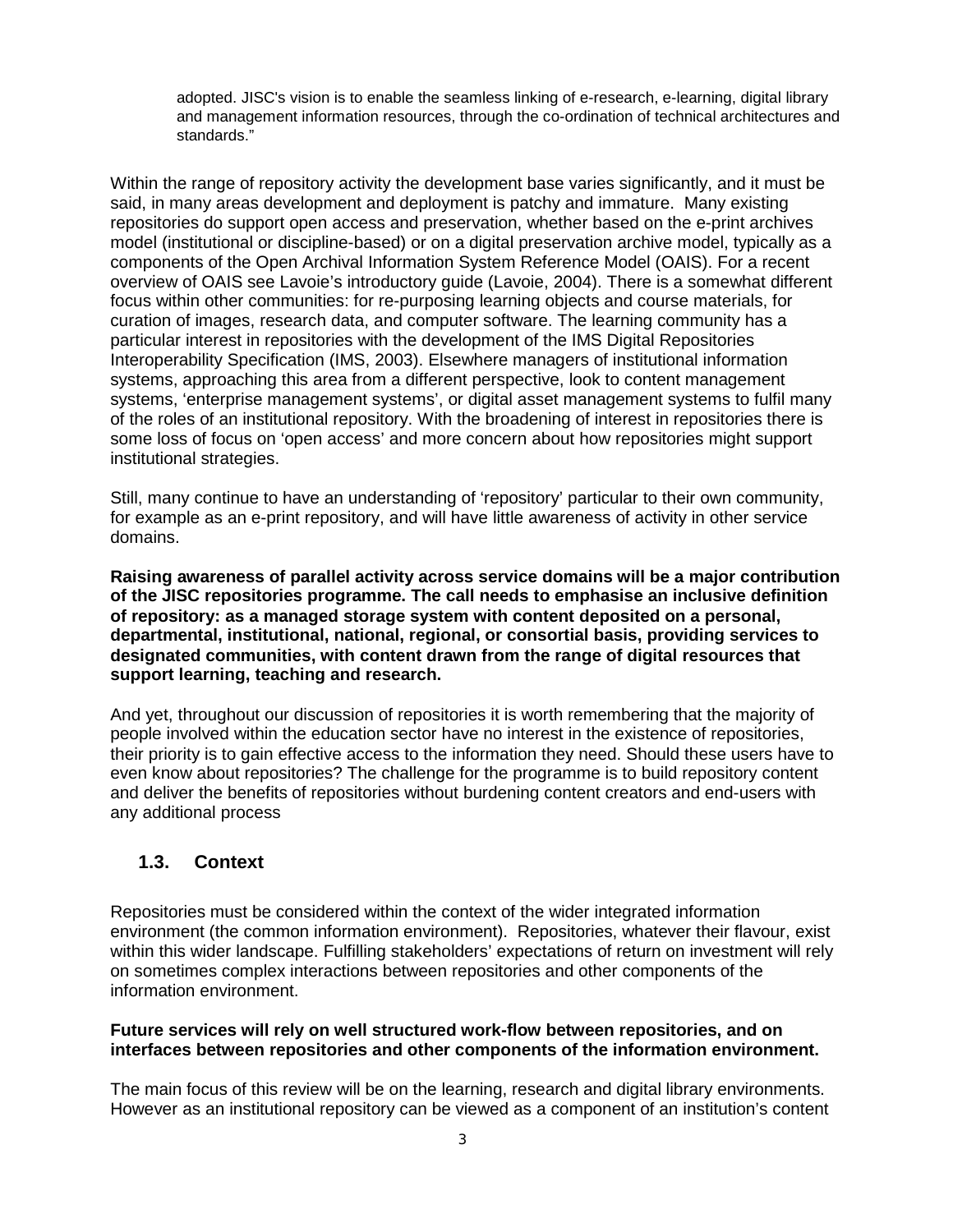management systems (CMS), repositories need to be related to the wider context of administrative systems. Institutions procuring CMS will want to consider digital resource management alongside management of other assets such as web pages, staff and student records, course administration etc. Within institutions one approach is to manage all digital content in one all encompassing system incorporating 'repositories' within the wider system. This is the approach taken by Ohio State University Knowledge Bank (Rogers, 2003), and by the federated repositories at the Los Alamos National Laboratories (LANL) (Jerez, 2004). Repositories also need to interface with other services within institutions such as portals and library catalogues. Some library management systems are now working towards repository functionality as an add-on component (e.g. Innovative, VTLS)

#### **There is a requirement to explore the role of repositories within wider corporate management systems.**

Just as institutional systems interface with repositories so do personal systems and collections. How do student's portfolios of work fit within an institution's repository strategy? How does a researcher's output stored on their personal hard drives or web pages fit with the institutional repository?

#### **Repositories need to be positioned within the workflow of personal content creation and the 'personal information environment' of users.**

Institutional repositories must be considered within the wider information environment. Creating small scale 'silos' of information within institutional repositories is not, on face value, a compelling information management strategy in the 'Google age'. The benefits of institutional repositories must be clearly stated. How do institutional repositories benefit the institution itself, and how do they benefit users outside institutional boundaries? Of course an institutional repository must play a role in supporting the institution's management of its own assets, however the promise that institutional repositories will underpin open access and enhance scholarly communication relies on *external service providers* exploiting the combined network of institutional repositories on a global scale. To fulfil this promise services must be built on coherent aggregation of content from a network of institutional repositories.

#### **Modelling the international network of repositories, developing frameworks for interaction, and providing the necessary infrastructure needs to be addressed by the call.**

A number of services might be layered on either institutional or subject ('themed') repositories. Such services would typically be of benefit to the wider educational community outside the single institution, whilst perhaps simultaneously supporting enhanced services to members of the institution e.g. metadata enhancement, name authority, impact analysis. Such services might be provided from within the educational sector or by commercial players. Services might include

- aggregation of metadata exposed by institutional repositories
- indexing the content of repositories
- impact analysis and provision of other metrics with regard to content
- metadata enhancement services
- metadata creation
- annotation services

**The call should consider how services built on repository content will be delivered, the role of aggregators and other players whether from within both the education sector and the commercial sector.**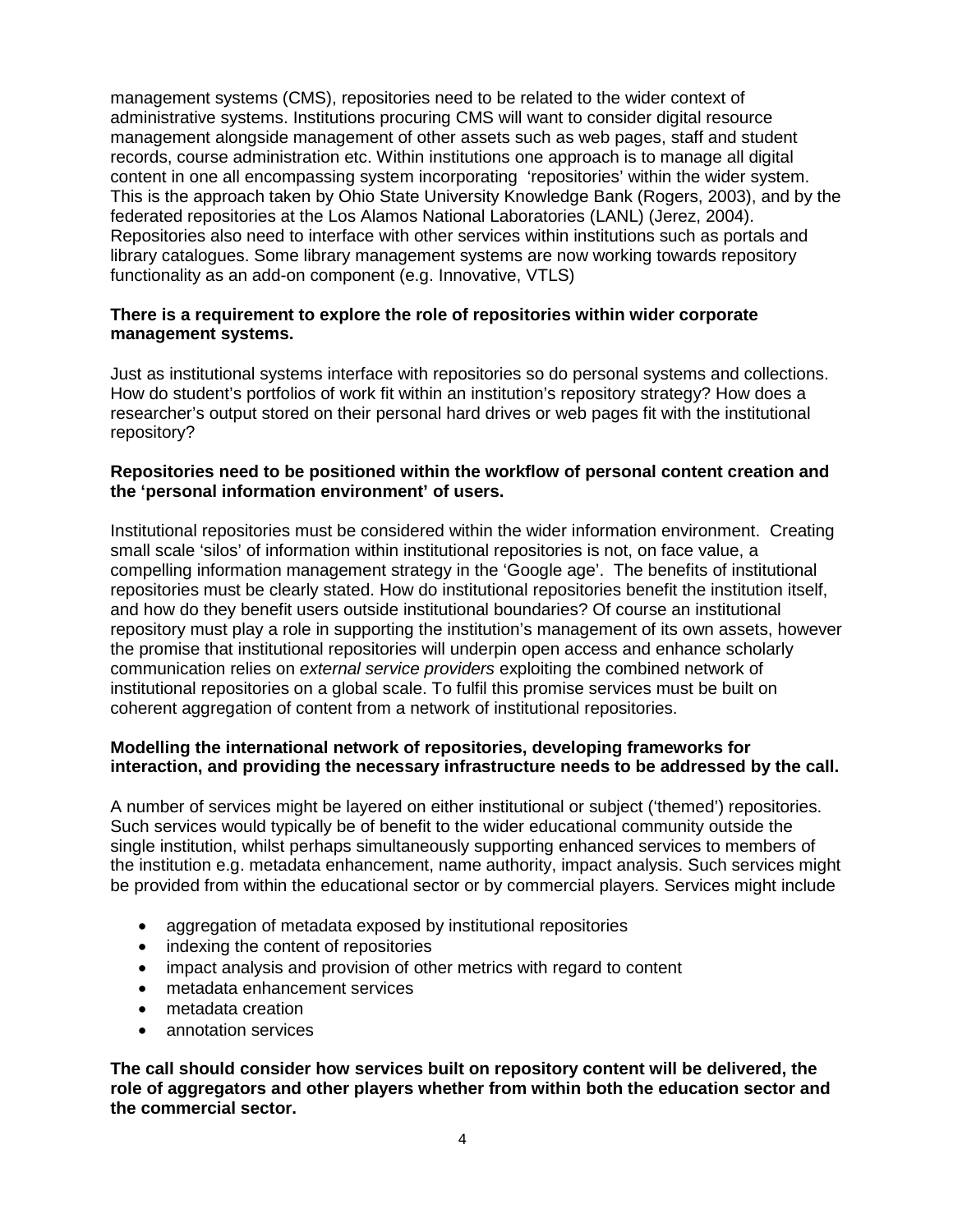## **1.4. Background**

There is a view, as typified in a recent Gartner report, that digital repositories are now on the downward curve of the hype cycle (Yanosky, 2004). Moving beyond the hype, increasingly repositories are positioned as having a place within the scholarly communication cycle (Lyon, 2003), within wider digital asset management (Dempsey, 2005) and more fundamentally as part of content management in its widest sense (Conway, 2004).

Previous studies and reports have considered repositories from a number of different perspectives, however these studies have tended to emerge from one particular community or have considered a particular type of repository. A significant emphasis in existing work has been the role of institutional repositories in reforming scholarly publication, notably in reports for SPARC (Scholarly Publishing & Academic Resources Coalition) (Crow, 2002) and for PALS (Publisher and Library/Learning Solutions) (Ware, 2004). Within the SPARC report there is also some exploration of the role of institutional repositories to serve as an indicator of a university's quality and to demonstrate the relevance of its research activity thereby promoting the institution's value. The dual purpose of an institutional repository is supported by the study: "we will narrow our definition to focus on a particular type of institutional repository—one capable of supporting two complementary purposes: as a component in a restructured scholarly publishing model, and as a tangible embodiment of institutional quality."

To these roles can be added additional motivations for institutional archives: supporting accountability for the 'evidence base' of data produced in laboratories; recording health and safety information; fulfilling freedom of information and data protection responsibilities. Funding bodies require institutions to follow good practice guidelines such as those outlined in 'Safeguarding good scientific practice', a joint statement by the Director General of the Research Councils and the Chief Executives of the UK Research Councils (UK Research Councils (1998).

Moving on to interaction with publishers, there is potential for connecting digital repository infrastructure with the production processes of existing commercial indexing services, both Internet search engines and traditional Abstract and Indexing (A&I) services. Already Google Scholar is demonstrating the possibilities of building services on 'crawling' web based repositories in combination with privately agreed access to publishers full text databases (http://scholar.google.com/). Traditional A&I publishers such as Thomson ISI are piloting services working with institutional repositories (http://www.infotoday.com/newsbreaks/nb040301- 1.shtml). OCLC has been collaborating with other initiatives such as DSpace and the JISC ePrints UK project to explore added value services such as automated subject classification and name authority services. For a wider consideration of OCLC's activity in this area see a forthcoming review (Dempsey, 2004). There is scope for commercial services not only to offer added value as service providers, but to feedback and embed such added value into the institutional repository (e.g. providing name authorities, openURLs, enhanced metadata etc).

#### **There are opportunities to explore added value services built on repository content, and the potential for feeding back outputs of the services to institutional and themed repositories.**

There has been less work done on modelling the interworking of institutional and 'themed' repository models, such interaction would involve establishing a workflow between repositories, and more work to explore the metadata life-cycle, and an overall framework for such interaction.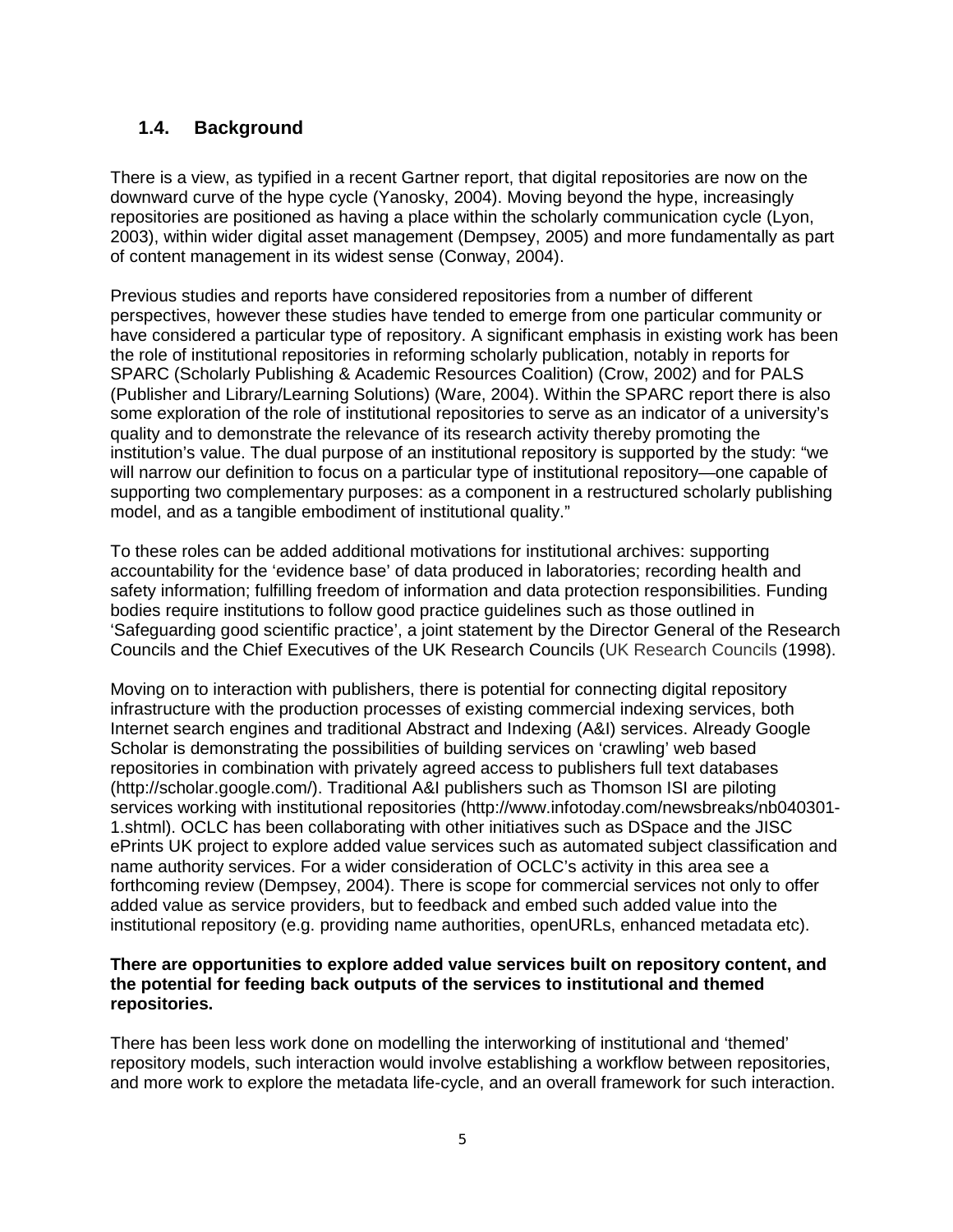Some investigation of possibilities of federated architectures are emerging from LANL (Jerez, 2004).

#### **There is a need to explore interaction of institutional and subject repositories from an architectural perspective.**

Similarly although there has been some comparison of the users perspective on subject repositories in comparison with institutional repositories (Day, 2003), there remains an underlying question as to whether users might identify more closely with an institutional repository or whether the 'discipline based repository' will always be a preferred source of information. (Peters, 2002).

#### **There is a need to explore role of institutional and subject repositories from the user perspective.**

## **2. Review of current repository activity**

JISC's interest in repositories is part of its strategy to support institutions in long-term digital asset management and preservation. This area forms a central theme of JISC's Continuing Access and Digital Preservation Strategy. Already JISC is funding activity related to repositories in a number of areas, a selection of which follows.

## **2.1. JISC related activity**

#### 2.1.1. Preservation

Several JISC funded preservation initiatives are in start-up mode.

• Supporting Digital Preservation and Asset Management in Institutions Programme

This JISC programme considers development and management of institutional repositories as a means to ensure long-term access to digital assets. The aim is to provide institutions with practical support in effective digital preservation and asset management. The programme includes projects with the following aims:

- o setting up exemplar digital archives of political papers
- o developing of training materials
- o costing archiving of e-journals
- o preservation of assets within FE
- o digital asset strategy for academic, learning, and corporate information
- o digital preservation assessment tool
- o exploring use of the METS content packaging standard
- o use of eprints.org software within the OAIS framework
- o use of PRONOM file format registry by eprints.org
- o implementing a common preservation environment for SHERPA and AHDS framed around the OAIS
- o assessment of UK Data Archive and The National Archives compliance with OAIS/METS
- o developing METS Training materials
- o implementing an ingest service based on the OAIS reference model for institutional archives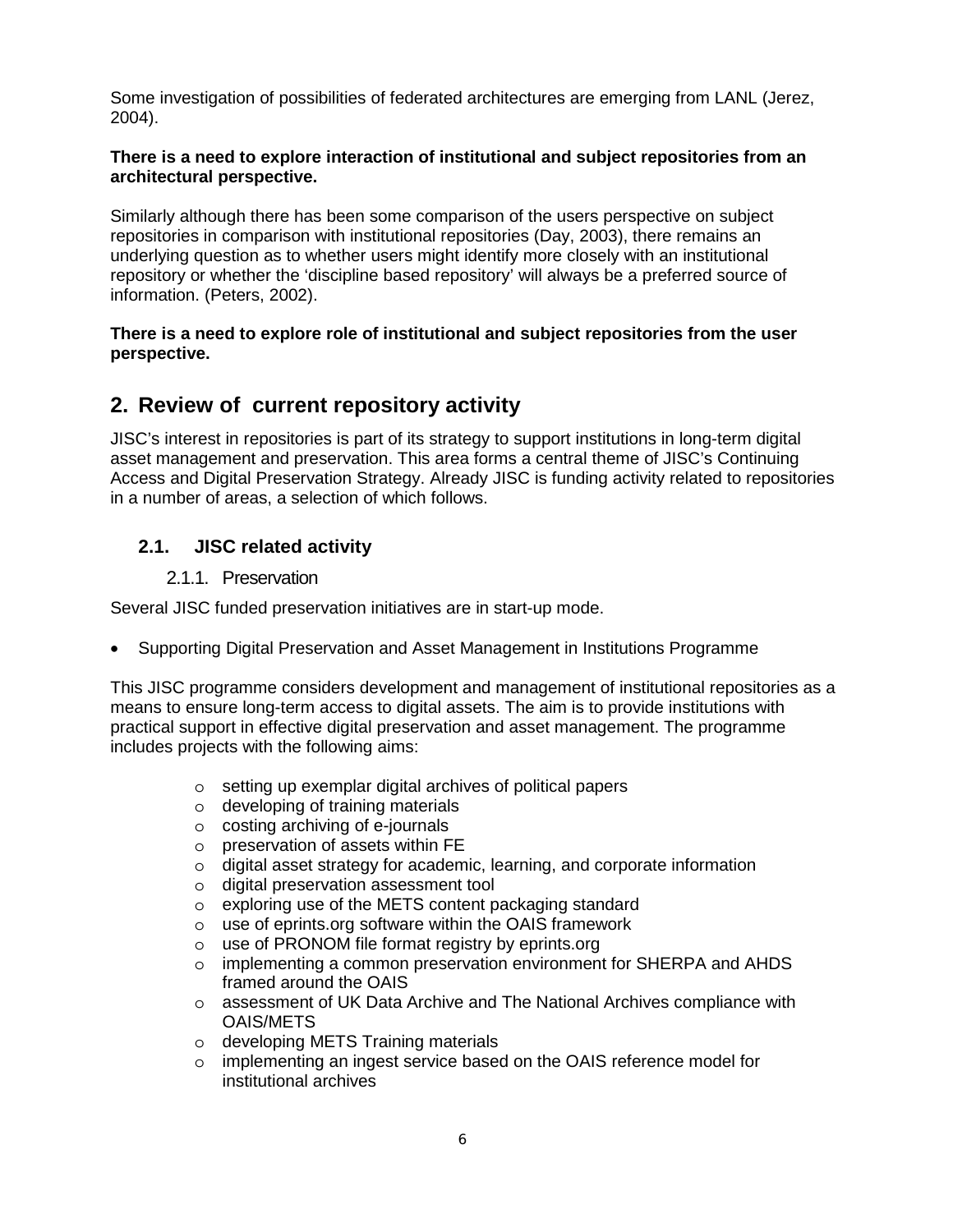• Digital Curation Centre (DCC)

The aims of the DCC are to build a Centre and Associate Network in such a way that research, development, services and outreach interact positively. The aims are to

- Establish a research programme: by addressing wider issues of data curation
- Nurture strong community relationships: by forming and extending the Associates Network, engaging with scientific digital curators
- Development activity leading into services: by testing and evaluating tools, methods, standards and policies in realistic settings and offering a repository of tools and technical information, a focal point for digital curators
- Achieving the 'virtuous circle': by feeding expertise, experience and need into its research programme on data curation and transforming research-led innovation into services that enhance productivity of practice

## 2.1.2. Virtual Research Environment (VRE) programme

Whilst its main focus may not be repositories, this JISC programme includes projects that will investigate building services on repositories to support research activity, and the role of institutional repositories to support institutional portals. Related activity includes:

• CORE: Collaborative Orthopaedic Research Environment

This project will explore issues and requirements involved with providing Web-services that relate to the storage, access, use and re-use, of research data in repositories and information from digital libraries.

• ELVI : Evaluation of a Large-scale VRE Implementation

This project will produce and demonstrate a framework for the deployment of a generic VRE in an HE environment across all the disciplines represented at the University of Nottingham.

• EVIE

This project will test the integration and deployment of key existing software components within a portal framework to support the White Rose Grid research community at the University of Leeds.

## 2.1.3. Core Middleware programme

Although focusing on infrastructure across the information environment there is some activity within this programme relevant to repositories.

• KC-ROLO - Kidderminster College Repository of Learning Objects

http://www.kidderminster.ac.uk/kc-rolo

The primary aim of the project will be to set up Shibboleth architecture between Kidderminster College, RSC West Midlands and University College Worcester to provide a long term method of sharing of institutional learning resource objects. The aim of the project is to identify how Shibboleth and PERMIS Open Source architectures can provide an interoperability framework between institutions that will support staff and students in the sharing of institutional repository learning objects.

## 2.1.4. Focus on Access to Institutional resources (FAIR)

The FAIR programme is coming to an end and its outputs will be considered in detail in a separate report. Some follow-on activities are mentioned here: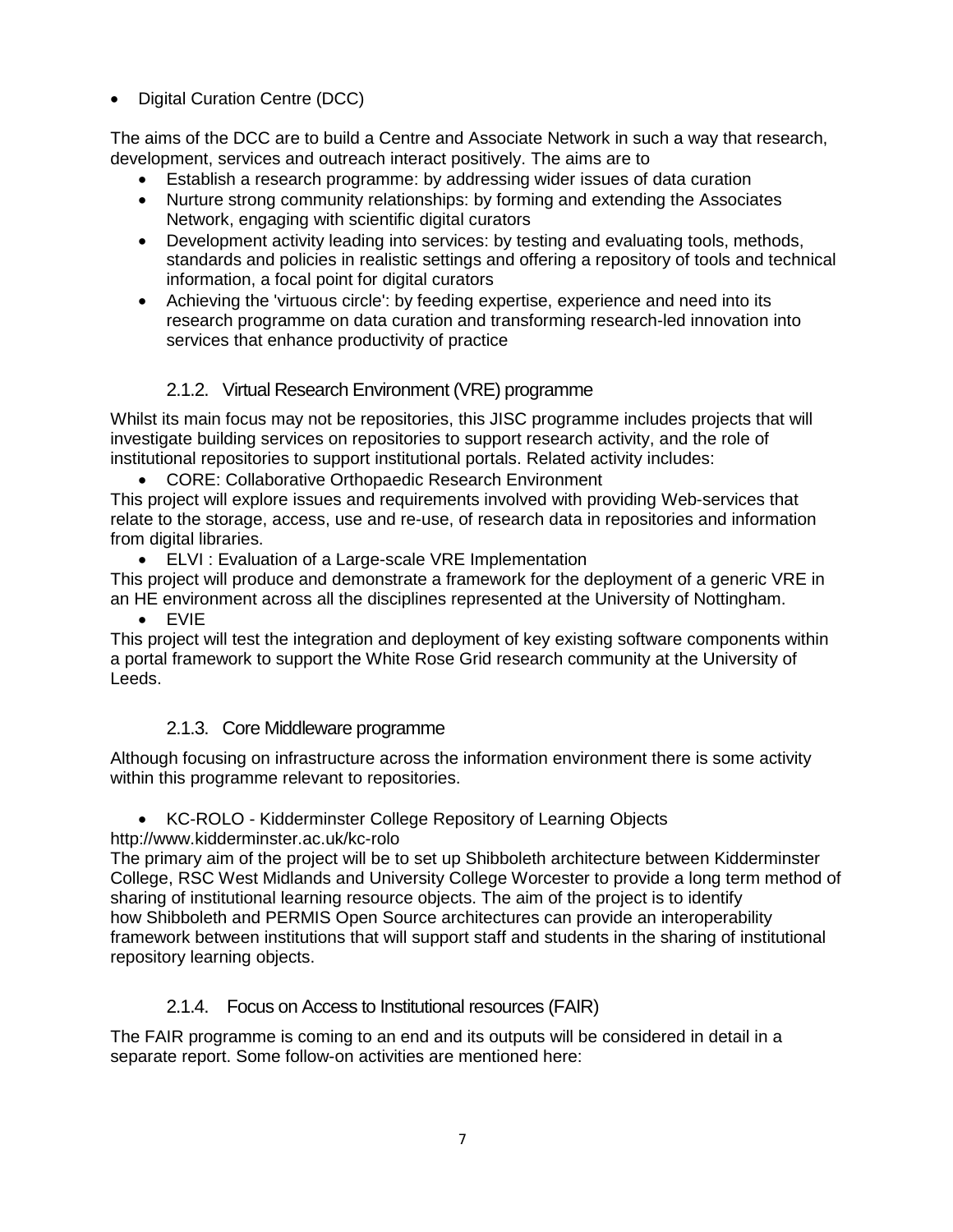#### • UK HE e-theses Test-bed Project

This project will undertake a test-bed implementation project to deliver an infrastructure to support the deposit, access and use of research theses for the UK Higher Education (HE) sector. Building on OAI-compliant institutional repositories for e-theses, the project will provide a range of services that individual institutions would not be able to offer by themselves. Amongst other activities, the project will explore workflow between nationally provided services and institutional repositories, and the provision of repository facilities to allow institutions without a local repository to make their content and metadata more widely available.

• Delivery models for e-prints and open access journals

A study published in late 2004 by the Electronic Publishing Innovation Centre (EPIC) and Key Perspectives Limited, on behalf of JISC, looks at ways in which the delivery, management and access of e-prints and open access journals might be provided (Swan et al., 2004). The report offers a view of different models that might support the newly emerging open access environment, looking at three possible models of open access provision in the UK - centralised, distributed and harvesting.

#### • Copyright management

Within the FAIR programme the Romeo project delivered useful outputs regarding copyright. SHERPA are taking forward the SHERPA/RoMEO Publishers' Copyright Listings (http://www.sherpa.ac.uk/romeo.php). JISC are now co-operating with SURFnet in joint activity in this area (http://www.surf.nl/copyright/). A committee has been established, the Zwolle Group, comprising representatives of principal stakeholders in the effort: authors, publishers, librarians, and universities.

#### • Directory of Open Access Repositories (DOAR)

This project will implement a Directory of Open Access Repositories and will be undertaken by SHERPA in collaboration with the University of Lund's Directory of Open Access Journals.

#### 2.1.5. Institutional Records Management perspective

The aim of the JISC Supporting Institutional Records Management Programme is to help both FE and HE institutions implement institutional records management programmes that will establish good practice for the management of records and digital assets throughout their lifecycle. This is of relevance to institutional repositories. Outputs from this programme include:

#### • Managing primary research data & records

http://online.unn.ac.uk/faculties/art/information\_studies/imri/rarea/rm/rm\_primary\_res\_data.htm This project provided a case study of the practical implementation of the retention guidelines for research data, records and digital assets which will be applicable to many other HEIs. The project utilised and evaluated the application of the records continuum theory to the practical management of digital records and their associated systems. The outputs are presented in the form of a report and a series of 'maps' documenting the issues and recommended solutions.

## 2.1.6. Semantic Web and Autonomic Computing programme

Within this programme the eBank UK project is concerned with enhancing scholarly communication (http://www.ukoln.ac.uk/projects/ebank-uk/). The project is investigating ways to link e-prints and peer-reviewed articles to the primary research data upon which they are based. Working in the domain of combinatorial chemistry, the project has developed a proof-of-concept demonstrator service which has populated an institutional repository with data relating to crystal structures, linked this information to related e-prints derived from the primary data and made the information available through a Resource Discovery Network science portal (PSIgate) used in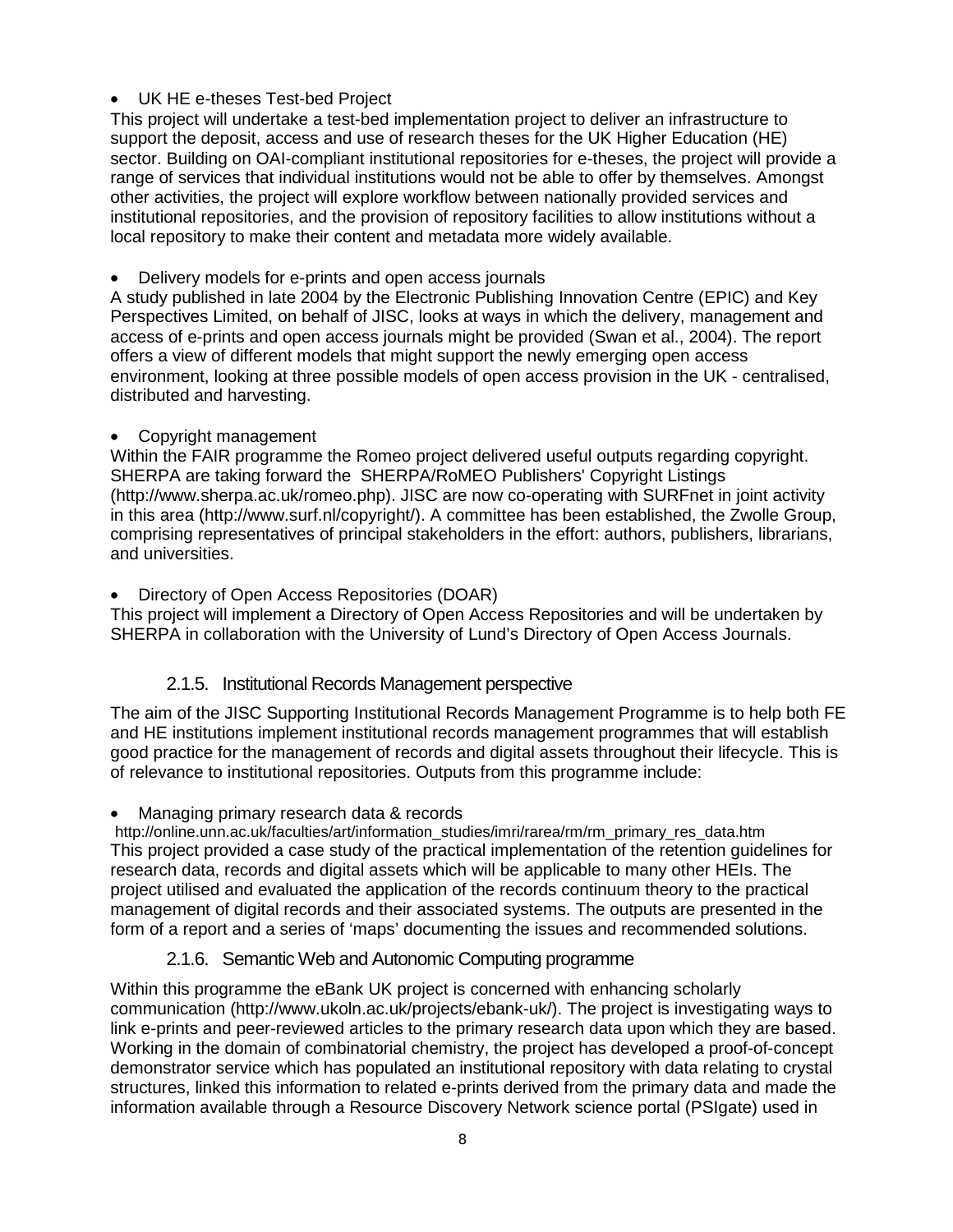learning and teaching chemistry. The project also demonstrates the benefits of depositing research data in open access institutional repositories ('publication at source') making the data available for sharing and re-use in a timely fashion without the delay inherent in linking research data dissemination to the traditional journal publishing process (Heery et al., 2004).

The eBank demonstrator is based on OAI-PMH and is underpinned by a data model and metadata schema for crystallography datasets. Phase 2 of the project is planned for 2005-6 and will consider how the eBank schema relates to other emerging science data models such as the CCLRC Scientific Data Model (Sufi and Matthews, 2004) as well as to research data models in other disciplines. More work is needed in this area, both within the chemistry domain and in other domains. In addition, there are semantic issues associated with the interoperability of descriptive terms for research data both within and between related domains.

#### 2.1.7. SunCat

Edina is developing SunCat a national union catalogue of serials covering holdings in twenty-two research libraries throughout the UK (http://edina.ac.uk/suncat/).The pilot has been launched in February 2005 in partnership with Ex Libris and with the National Library of Scotland and the libraries of Cambridge, Edinburgh, Glasgow and Oxford, as well as a close working relationship with the British Library and the ISSN Network. SunCat Phase 2 commenced in January 2005 to take forward service delivery and to explore the extension of scope to include research libraries beyond those of the largest twenty-two. There may be potential for 'appropriate copy' interfaces to be developed between the aggregated content of institutional repositories and SunCat using OpenURL technology (Burnhill et al., 2004).

## **2.2. e-Learning repositories**

Lists of learning object repositories are available from the Univeristy of Texas at San Antonio (http://elearning.utsa.edu/guides/LO-repositories.htm) and from the the Academic Advanced Distributed Learning (ADL) Co-Lab (http://projects.aadlcolab.org/repositorydirectory/repository\_listing.asp).

The JISC Exchange for learning (X4L) programme has explored re-purposing learning content, both JISC funded content and content created by other bodies and agencies where intellectual property rights allow for educational use, or can be negotiated. The programme has had as one of its main aims establishing and populating a national repository for the deposit of repurposable learning materials, case studies and exemplars.

#### • **JORUM**

As part of the JISC Exchange for Learning (X4L) programme, the JORUM+ project investigated provision of a learning object repository service through development of practical test-bed services. JORUM is now transitioning from a development project to a JISC production service, whilst continuing with a research strand. The JORUM repository service has now procured a suitable software platform, IntraLibrary from Intrallect (http://www.intrallect.com). JORUM will establish and launch a learning repository service for all Further and Higher Education Institutions in the UK that wish to take the service from August 2005.

Other UK repositories have been established with funding from institutions and other central funding agencies:

#### Stòr Cùram

A digital repository of learning objects for Scottish social work education funded by the Scottish Institute for Excellence in Social Work Education. The project is led by the University of Strathclyde (http://www.storcuram.ac.uk/ ).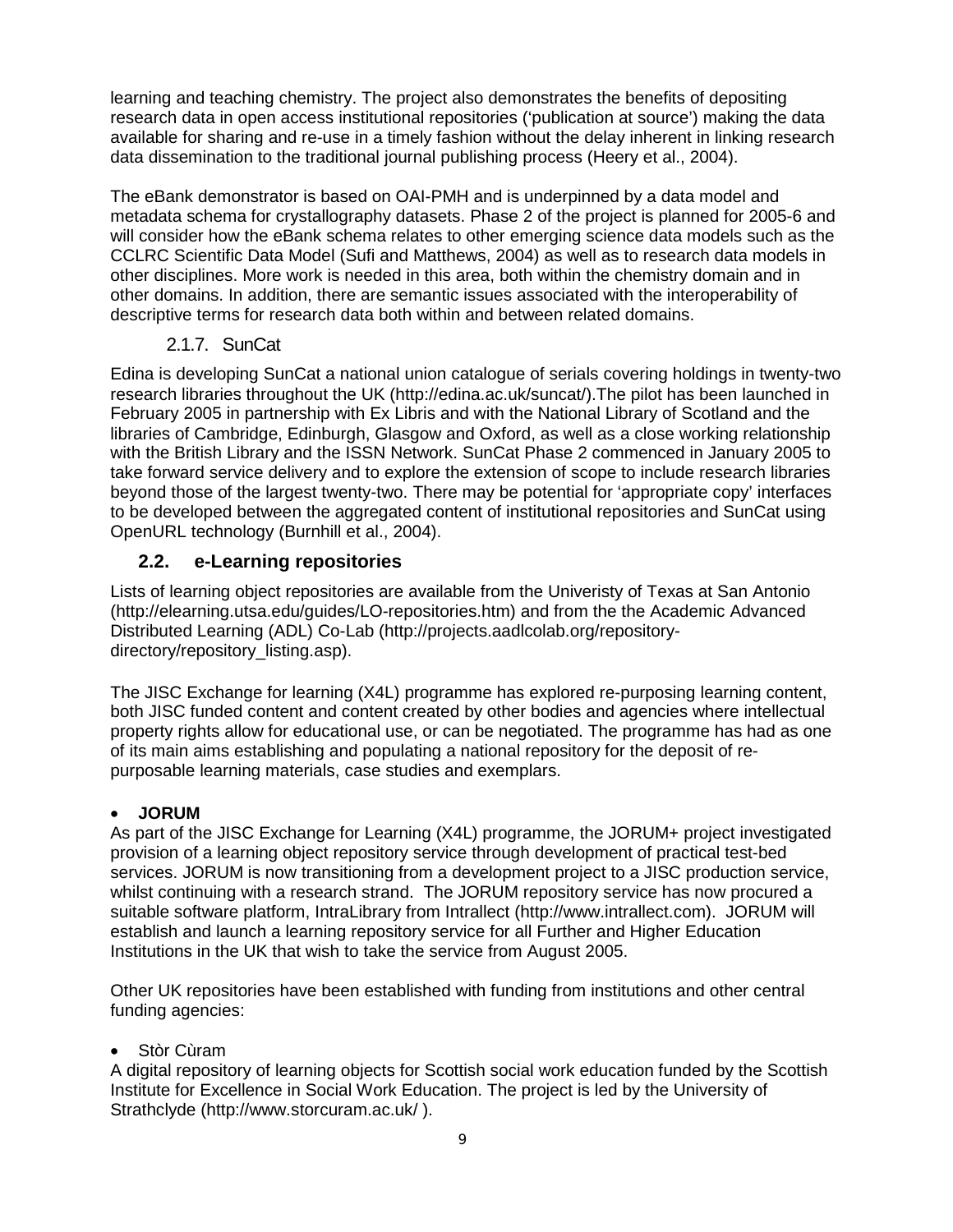• Learning Object Repository for Edinburgh University (LORE )

LORE provides a learning object repository for the University of Edinburgh's e-learning projects and will investigate the provision of a university wide repository. Initially the repository is only available to University of Edinburgh staff (http://www.lore.ed.ac.uk/).

• High Level Skills for Industry Project (HLSI)

Funded by Yorkshire Forward (the Yorkshire and Humber Regional Development Agency),the initial remit of the HLSI Project was to establish an on-line repository of learning materials to support the delivery of learning programmes in the subject areas of engineering and manufacturing from Key Stage 4 to Higher Education levels. This repository has now been developed and the project has expanded to take in the whole of the Yorkshire and Humber region with a wider subject coverage - from psychology to animal care (http://www.hlsi.org.uk/).

## **2.3. Existing UK national repositories**

There are a number of well known national services serving the HE and wider research communities providing archives for research data. These include AHDS, CCLRC ATLAS, the NERC Data Centres, the Data Archive with the associated ESRC service, as well as the National Archives, The British Library, The National Libraries of Scotland and Wales, Northern Irish Archives and Libraries National Archive, the National Digital Archive of Datasets. New initiatives will need to integrate with these and other national services.

## **2.4. International repository initiatives**

Activities of interest include:

• ARROW (Australian Research Repositories Online to the World)

ARROW is funded by the Australian Department of Education Skills and Training (DEST) to explore and test solutions to establish institutional repositories at Monash University (the lead institution for the project), Swinburne University of Technology, The University of New South Wales and the National Library of Australia. ARROW has chosen the Fedora open source software as the storage layer software for repositories to be established at the four ARROW partner sites. Repository content management workflows and searching are supported by the VITAL software from VTLS. ARROW's resource discovery service is built on metadata harvested from the project repositories and is currently being tested. Initially ARROW is focusing on textual research outputs (e-prints, electronic publishing and digital theses) with the intention of encompassing learning objects and research datasets at a later stage of the project. A recent report on the project was given to th Information Online Conference in Sydney, Febrary 2005 (Payne, 2005).

• CORDRA (Content Object Repository Discovery and Registration/Resolution Architecture)

The CORDRA reference model is intended to provide for the federation of learning object repositories, building on technologies developed for other content repositories and digital libraries. The main focus is on finding and re-using learning content. The overall approach is to federate learning object metadata from several repositories via a registration process and then to enable search on the combined metadata. The CORDRA activity is being co-ordinated by the Advanced Distributed Learning Initiative (ADL) with support from the Corporation for National Research Initiatives, (CNRI) and the Carnegie Mellon Learning Systems Architecture Lab (LSAL). CORDRA has emerged from the ADL's SCORM initiative, but is not intended to be limited to SCORM content. Creation of CORDRA infrastructure demonstrators are being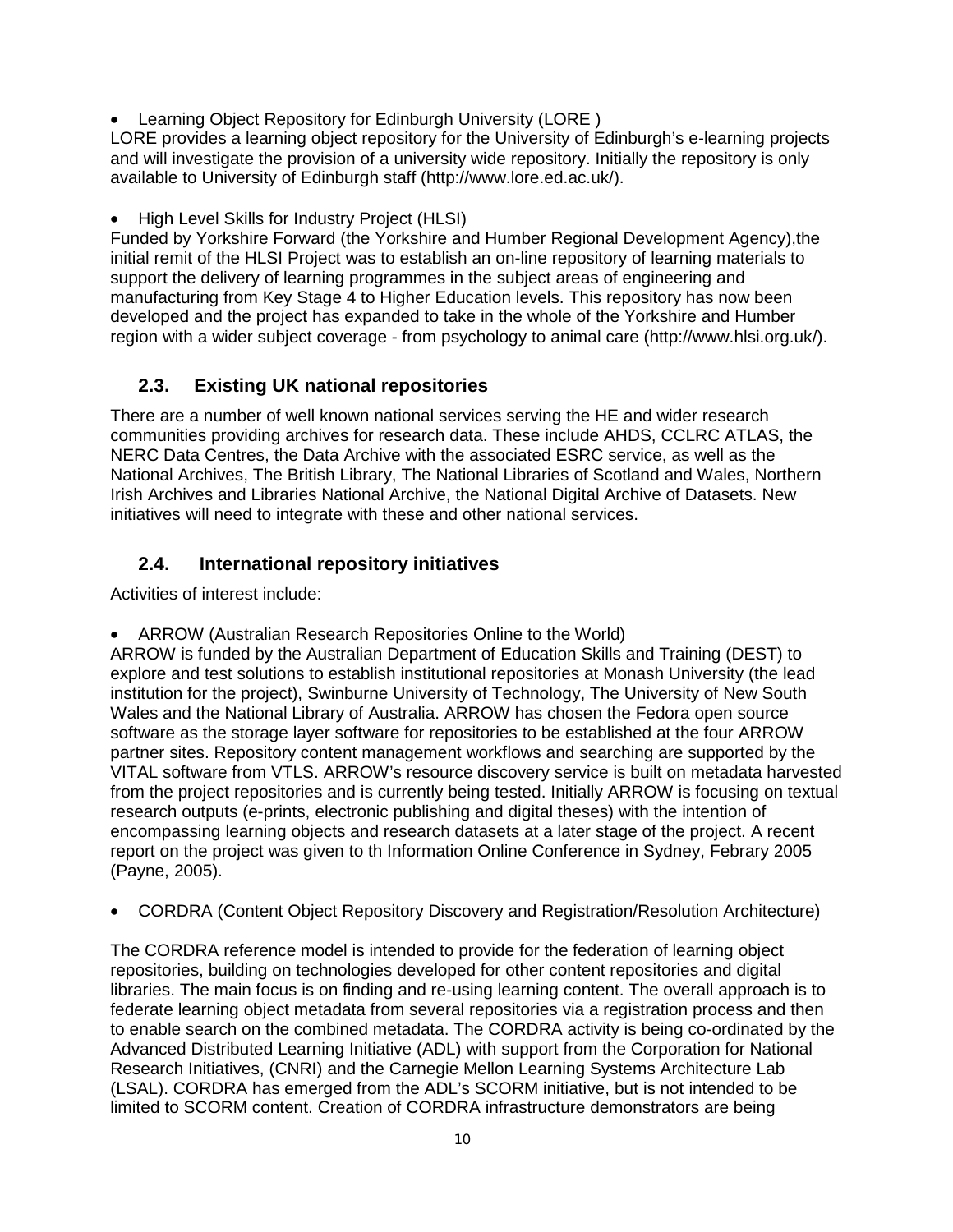developed in Australia and the US, plans include pilot testing of the ADL Registry and putting the ADL Registry into limited production. For recent discussion see a report on "Interoperability state of play" at the February 2005 IMS Melbourne meeting (Kraan, 2005).

• Johns Hopkins University Digital Knowledge Centre: A Technology Analysis of Repositories and Services

The Digital Knowledge Center (DKC) at Johns Hopkins University, working with the University of Virginia (UVA), the Massachusetts Institute of Technology (MIT) and the Sheridan Libraries network of international partners, has been funded by Mellon Foundation to carry out an evaluative analysis of repository software and services supporting e-publishing, e-learning, and digital preservation (http://ldp.library.jhu.edu/repository.html). A number of systems will be evaluated against a series of use cases. The outputs of the study will inform the development of Fedora and DSpace, and will result in a typology of repositories and repository users.

• Digital Library Federation (DLF)

The Digital Library Federation in partnership with Emory University, the University of Illinois at Urbana-Champaign, and the University of Michigan, received in September 2004 an Institute of Museum and Library Services (IMLS) National Leadership Grant to research, design, and prototype a "second generation" OAI finding system, building on the lessons learned from the first wave of OAI harvesting (http://www.diglib.org/architectures.htm). The project will use as its test-bed collections drawn from across the DLF membership. The aim is to foster better teaching and scholarship through easier, more relevant discovery of digital resources, and enhance libraries' ability to build local services on top of distributed metadata collections.

• National Digital Information Infrastructure and Preservation Program (NDIIPP)

NDIIP, a national digital strategy effort in the US, is led by the Library of Congress in cooperation with other federal, research and private libraries and institutions including the National Library of Medicine, the National Agricultural Library, the Research Libraries Group, OCLC and the Council on Library and Information Resources. As part of the program, in September 2004 the Library of Congress awarded funding of \$14.9 million to eight high profile initiatives to identify, collect and preserve digital materials within a nationwide digital preservation infrastructure. NDIIP has also carried out a series of studies to support planning for the program considering policies, protocols, strategies and technological infrastructure for the long-term preservation of digital materials, including a proposed architecture (NDIIP, 2003). The architecture considers requirements for federation between institutions and repositories, and is therefore of particular interest to this call.

• Digital Academic Repositories (DARE)

DARE (http://www.darenet.nl/en/) is a joint initiative of the Dutch universities to make all their research results digitally accessible. The KB (National Library of the Netherlands), the KNAW (Royal Netherlands Academy of Arts and Sciences) and the NWO (Netherlands Organisation for Scientific Research) are also cooperating partners. The SURF Foundation is coordinating the programme is being taken care of by the. The programme runs from 2003 until the end of 2006. A pilot search service is now available, and a number of services are in development: **CoMa: Copyright Management** supporting interaction with publishers' regarding copyright terms for deposit in institutional repositories. **Connecting-Africa** providing access to African research information and materials produced in the Netherlands. **Essays Online** is the start of a national database of graduate papers and extended essays harvested from repositories; **P-Web: a tool**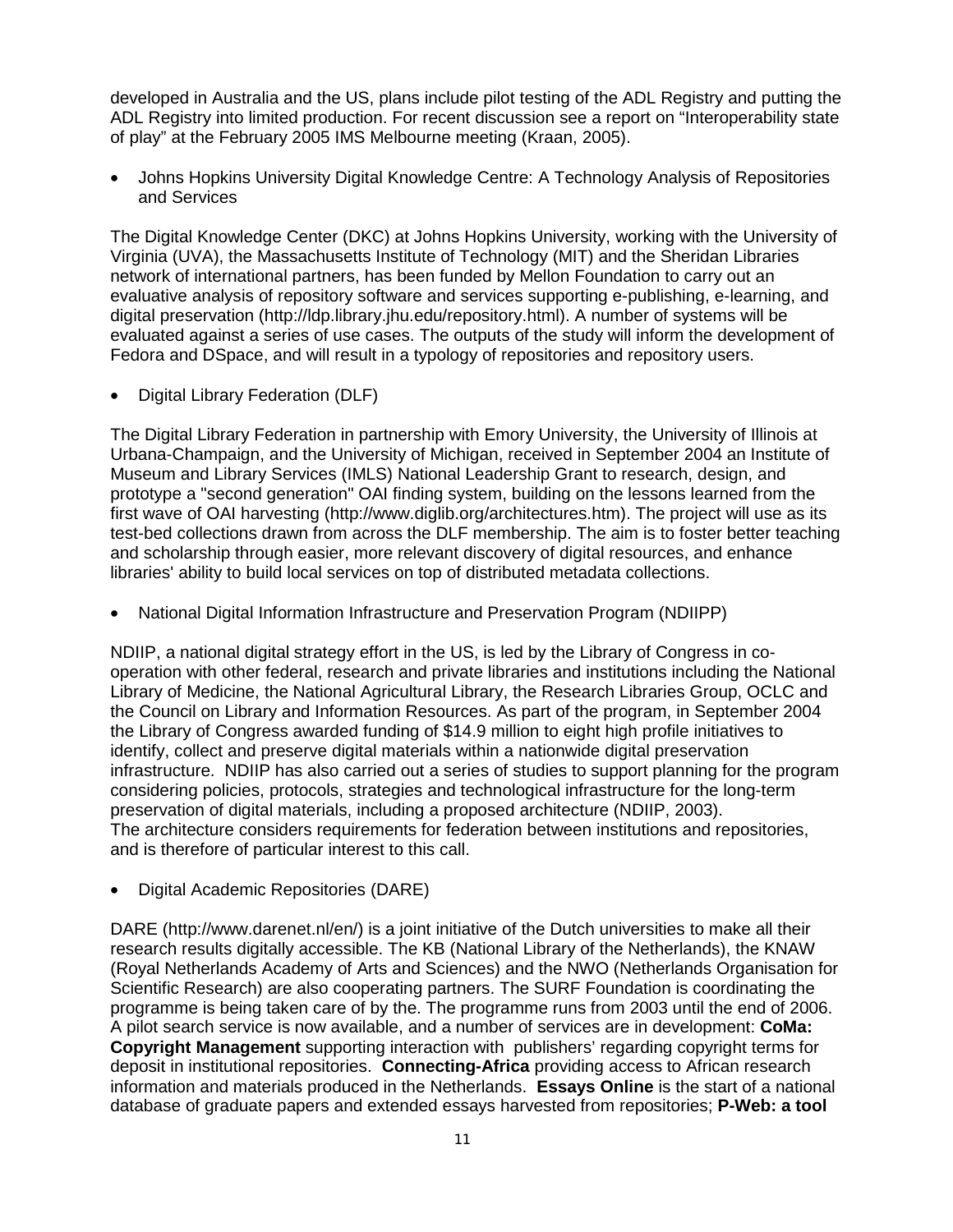**for publishing proceedigs online** is a Web-based tool for publishing conference proceedings on-line by using institutional repositories for the entry and storage of documents.

## **2.5. e-Learning services**

There are a number of catalogues (also known as gateways) linking to educational materials held elsewhere e.g. RDN, GEM, ARIADNE, Edna. As these services do not include deposited content they are not 'repositores' by the definition used within this review, rather these are 'service providers' (catalogues or directories) that create or aggregate metadata. As there is potential for such services to inter-work with repositories a selection of such services are included here. MERLOT is mentioned as it is distinctive in its inclusion of peer reviews

## • Curriculum Online

Curriculum Online is intended to improve access within schools to multimedia resources. The service provides search of a catalogue of metadata describing thousands of digital learning resources in the UK. Users can locate relevant content and are linked to suppliers of that content with whom the user negotiates access (using the government e-learning credit system). The service is managed by Becta, funded by the DfES, to give teachers easy online access to a wide range of digital learning materials, which they can use to support their teaching across the curriculum.

• Multimedia Educational Resource for Learning and Online Teaching (MERLOT) MERLOT stores metadata and peer reviews for learning material stored elsewhere. MERLOT is a free and open resource designed primarily for staff and students in higher education. Anyone can contribute descriptions of learning materials to the catalogue, or use MERLOT material subject to licensing and rights agreements. MERLOT conducts structured peer reviews of online learning materials carried out by editorial boards.

## **2.6. Data Grids**

Data grids have been envisioned by the computer science community as distributed computer networks which provide access to data for a range of scientific and engineering applications. A number of exemplars are being developed, these include:

• National / international data grids such as the EU DataGrid which is now part of the EGEE project http://egee-intranet.web.cern.ch/egee-intranet/gateway.html

Subject-based grids such as:

- AstroGrid the data grid for UK astronomy http://www.astrogrid.org/
- Particle physics Data Grid http://www.ppdg.net/
- Geon the Geosciences Network http://www.geongrid.org/
- EcoGrid which is part of the Science Environment for Ecological Knowledge (SEEK) at the SDSC http://seek.ecoinformatics.org/Wiki.jsp?page=EcoGrid

The data repositories involved have different data models, different schema and different underlying software and there are major issues of data integration and management. In addition, the publishing of datasets as part of the scholarly communications process is becoming more evident and there are issues of provenance related to the dynamic nature of the datasets,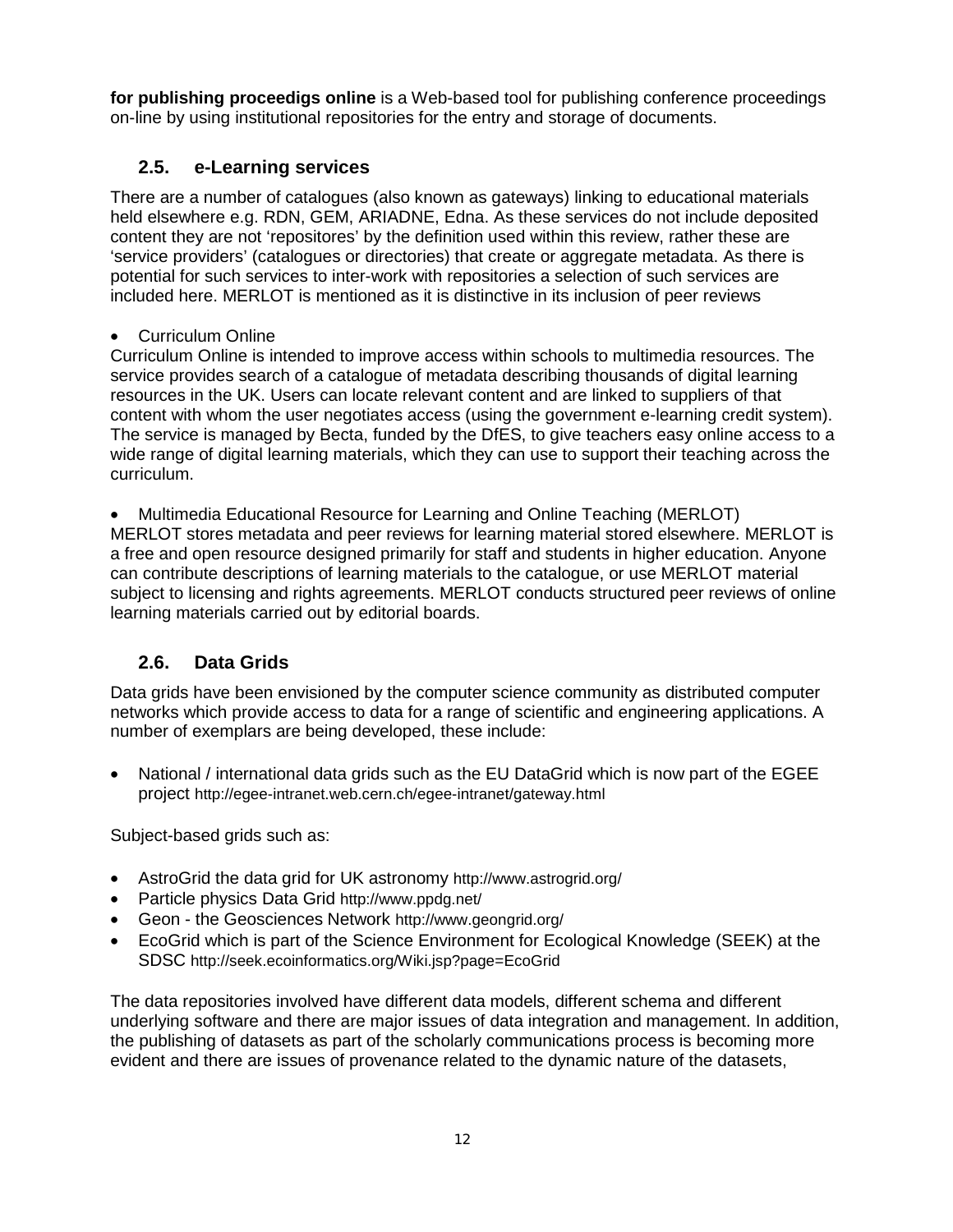## **3. Ecology of repositories**

## **3.1. Typology of repositories**

Although there has been a lot of discussion and debate around repositories the implemented base is small, and with only a few exceptions, tends to consist of single-role, small-scale repositories. The variety in the types of e-prints repository can be seen by browsing the registry at the University of Southampton e-prints repository (http://archives.eprints.org/) or the registry of data providers and service providers at the Open Archives Initiative

(http://www.openarchives.org/community/index.html) or the registry of archives at University of Illinois at Urbana-Champaign (http://gita.grainger.uiuc.edu/registry/). In addition to such registered OAI-PMH compliant archives, there are a number of repositories concerned with other resource types, such as research data and learning resources, that are not yet OAI compliant.

#### **In order to aid communication it would be useful to develop a typology of repositories***.*

#### 3.1.1. Initial typology of repositories

A suggested simple typology of repositories follows:

#### *By Content type:*

- Raw research data
- Derived research data
- Full text pre-print scholarly papers
- Full text peer-reviewed final drafts of journal/conference proceedings papers
- e-theses
- Full text original publications (institutional or departmental technical reports)
- Learning objects
- Corporate records (staff and student records, licences etc)

There is some content that currently appears to be largely missing within deployed repositories. For example there is little evidence of awareness within repository deployment of connections with archival management of courses as opposed to learning objects, what Lynch refers to as 'composite structures (such as entire courses – in various sense, including both course "frameworks" and actual populated "instances" of courses within such frameworks – exported from learning management systems)…" (Lynch, 2003).

A significant number of entries in institutional repositories are 'metadata only' with no link to the full text. This appears to be due to caution regarding copyright and IPR. Repository administrators and authors are reluctant to come into conflict with publishers regarding copyright issues so will not include 'full-text' when there is doubt about copyright. In addition some repositories will only include links to full text for those entries published and/or authored whilst the author was employed by the institution. So for example only a percentage of entries within the Southampton ECS e-prints repository link to full text, and the CCLRC repository has a significant percentage of metadata only records.

#### *By Coverage:*

- Personal (author's personal archive)
- Journal (output of a single journal or group of journals)
- Departmental
- Institutional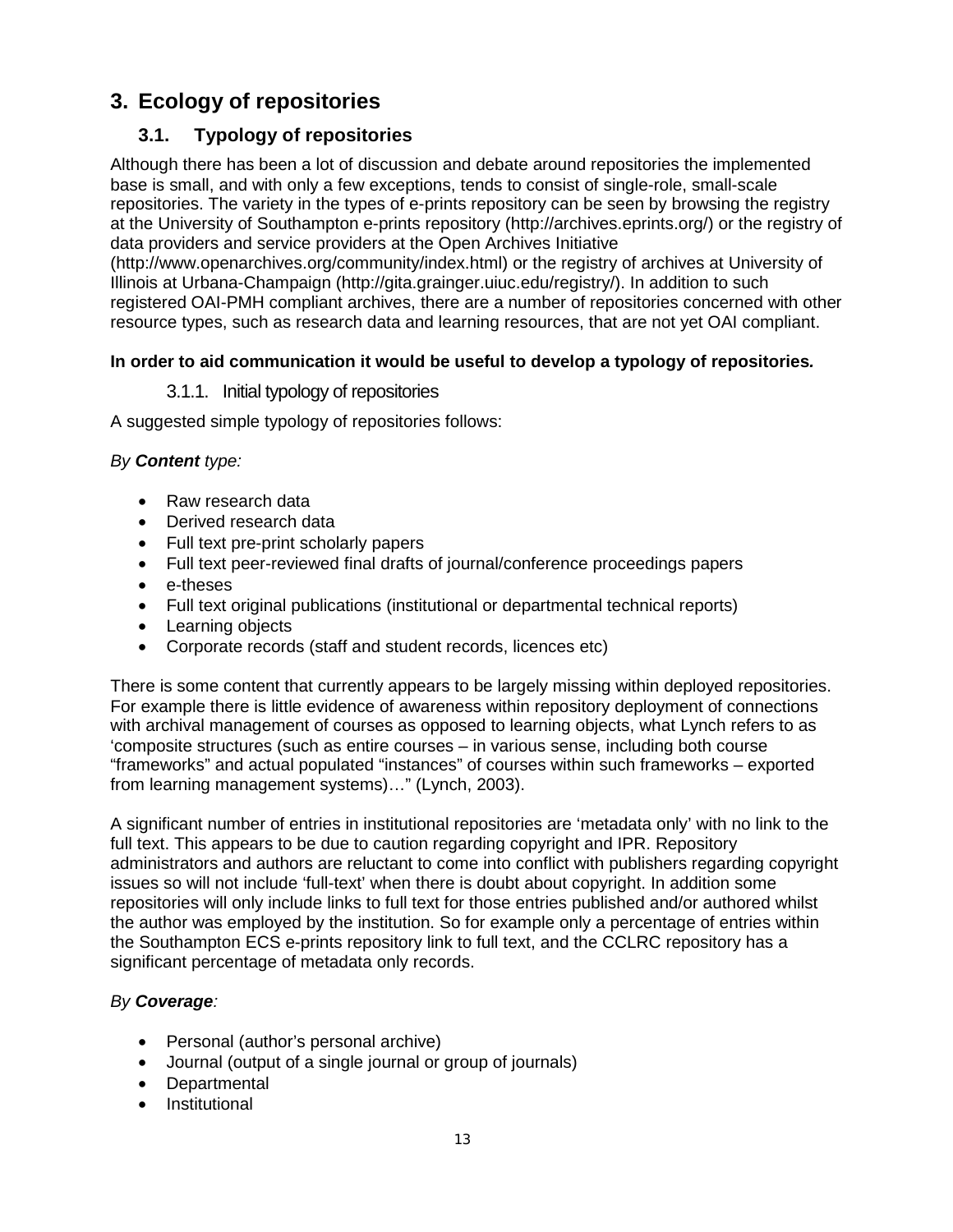- Inter-institutional (regional)
- National
- International

#### *By primary Functionality of repository:*

- Enhanced access to resources (resource discovery and location)
- Subject access to resources (resource discovery and location)
- Preservation of digital resources
- New modes of dissemination (new modes of publication)
- Institutional asset management
- Sharing and re-use of resources

#### *By target user group*

- Learners
- Teachers
- Researchers

## **3.2. Ecology of repositories**

How do these different types of repository interact? How far is interoperability achievable between repositories of such diverse types?

At present there is very little interoperability between repositories. For example, e-print institutional repositories are unlikely to be linked to or interact with repositories for teaching and learning. Software does not facilitate sharing services between repositories, or provide the full range of functionality that users might require - users in the broadest sense to mean those submitting content, those managing content, and those using content.

Interesting work is now emerging considering interaction between repositories in the context of the digital library and learning community (McLean and Lynch, 2004). Recent work by Blinco and others seeks to map a repository landscape, and to place some order on the present somewhat confused and fragmented picture (Blinco et al., 2004). McLean has put forward a tentative 'ecology' of repository services that may help to identify common services and to bring about a convergence of service domains (McLean, 2004). It would be useful to take this forward to consider commonality of services. This work usefully spans input from the US, Australia, Canada as well as the UK. It would be timely to take this forward at a technical/operational level.

There is potential to expand such work to also consider research repositories, the e-science community, and corporate repositories, though mindful that scope might be too challenging.

#### *A framework needs to established for repositories that would encompass:*

- *relation between repositories*
- *data flow between repositories*
- *workflow issues*

This would begin to address fundamental questions, such as how institutional repositories relate to thematic, subject repositories? Within institutions, how do repositories relate across the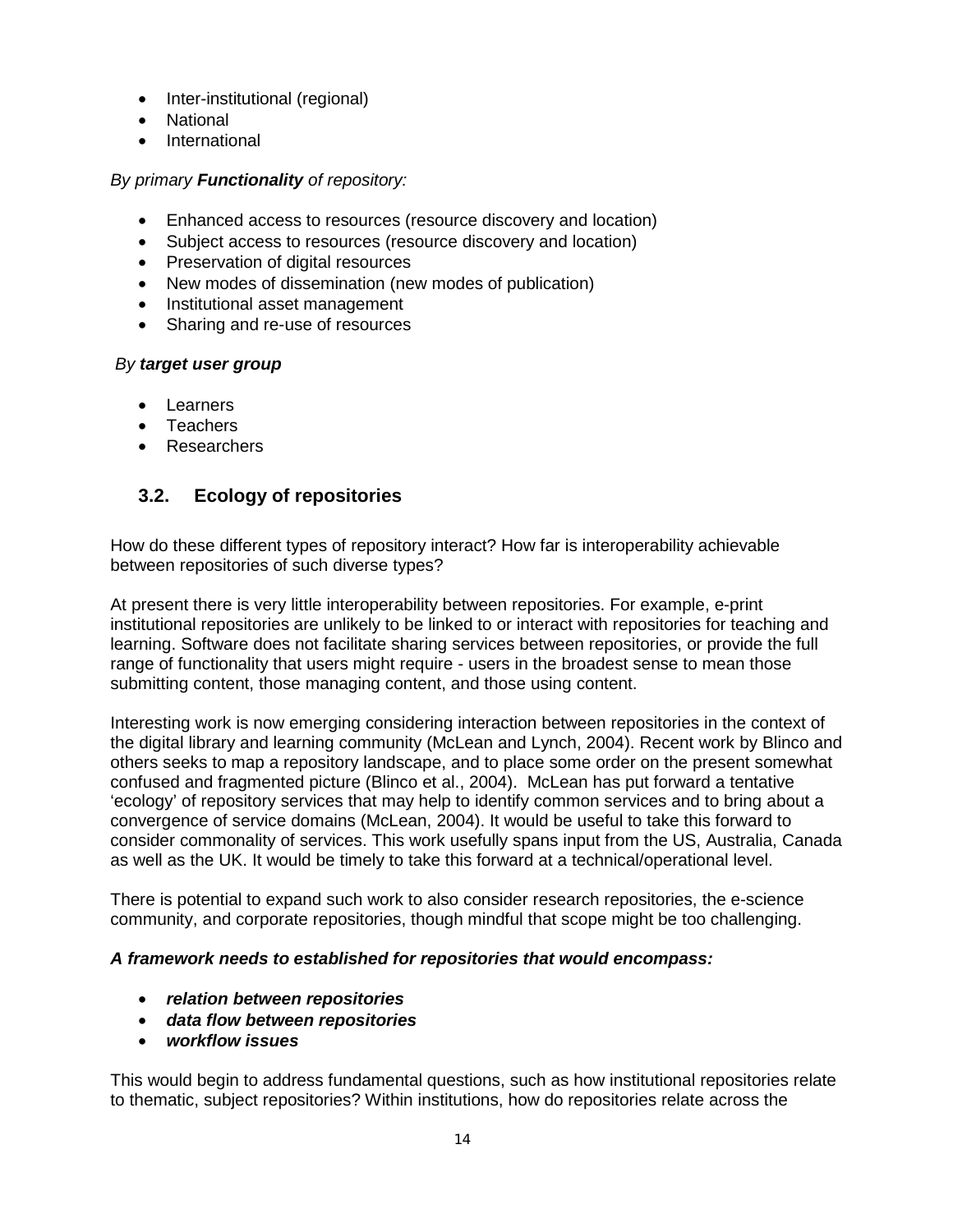'service domains' of research, learning, administration? A meeting point is required at various levels, both as regards service provision and technical infrastructure.

#### **JISC's role in establishing a framework for repositories might provide a co-ordinating focus for such UK activity nationally, and feed into international activity.**

Note: this is an area of transition, that needs to mature before mandating practice.

## **4. Technologies**

## **4.1. Developing user requirements**

In order to guarantee success it is vital that repositories meet the short-term needs of users as well as underpinning the longer-term strategic objectives of funders and institutions. There is a need to explore user requirements and prioritise them in the development of repositories, to articulate scenarios investigating how real users would benefit from deployment of repositories.

**The process of repository development needs to engage the user community in a real way by such methods as usability studies, participative development process developing and refining use cases on an on-going basis***.* 

## **4.2. Frameworks**

There is potential to leverage the current widespread interest in repositories to progress consensus on a common framework across service domains. Reaching a common perspective on repositories will assist development of a common framework.

There is a need to reach consensus on a framework that will support a distributed network of institutional repositories interacting with national and international initiatives. This framework needs to encompass the range of repositories involved in provision of preservation, enhanced access and resource discovery. Given the increasing heterogeneity of repositories and their content, such a framework will be a perspective on the wider integrated information environment framework. This perspective will be a view concentrating on 'user facing services' provided by repositories and the required m2m services, work-flow and data-flow (rather than on the internal workings of repositories).

#### **JISC can encourage existing activities to articulate a common framework amongst the various service domains of research, e-science, e-learning, digital libraries, administrative computing.**

Given the diversity of repository activity there needs to be some judgement exercised as to balancing the costs of interoperability with benefits. Facing this issue within the realm of digital preservation, the NDIIP has sought to provide an architecture (or framework) appropriate across domains recognising that systems are designed primarily to fulfil the requirements of a particular organisation, concluding that "the trivial interoperability of 'everyone uses the same tools and formats' and the deeper interoperability of 'everyone uses the same conceptual model' are both unattainable, now and for the foreseeable future" (NDIIP, 2003). The NDIIPP architecture seeks to support co-operation whilst allowing for different technical solutions.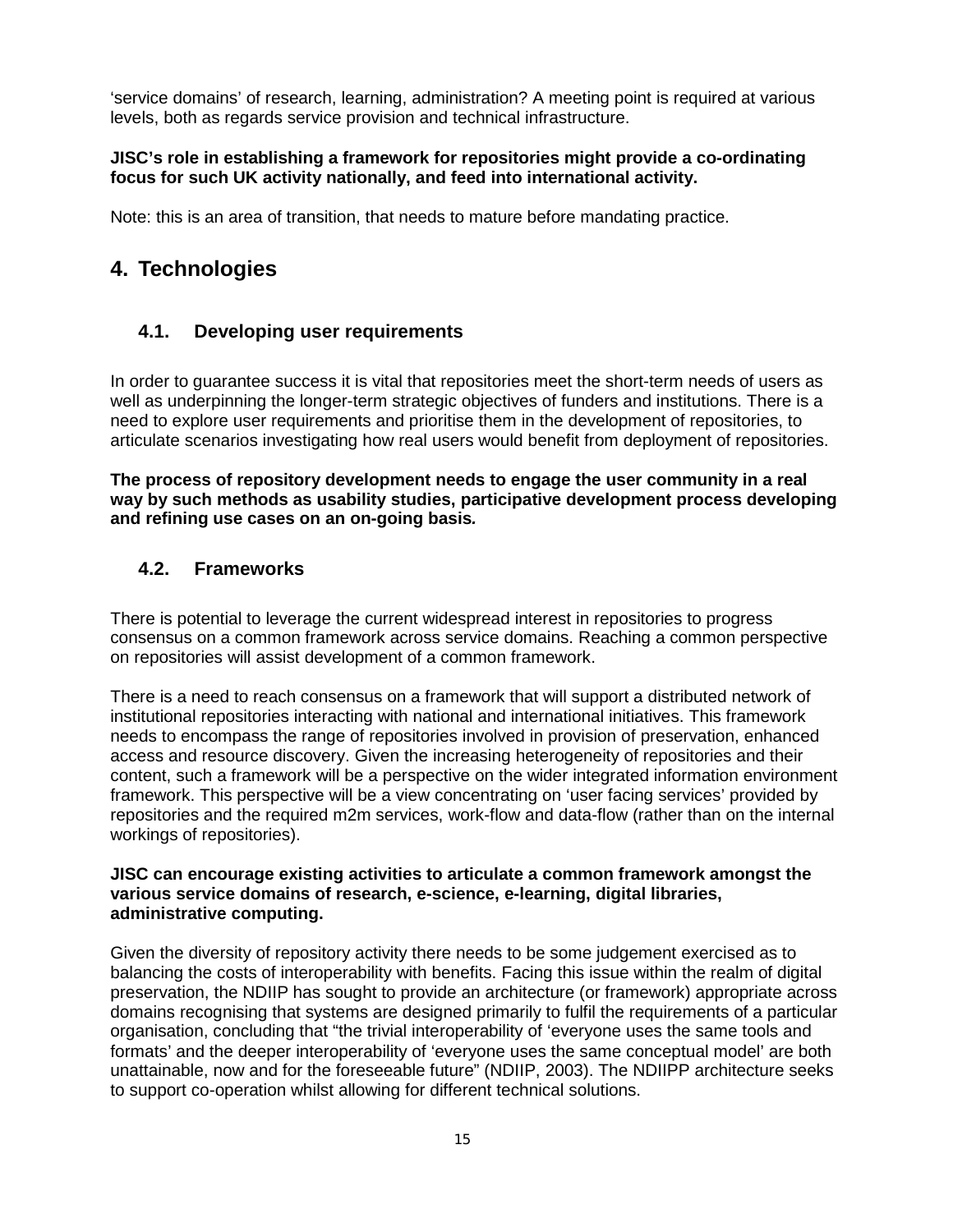OAIS provides a conceptual reference model, developed within the context of digital preservation, this model is also very relevant to repositories whose primary purpose is access. Many aspects of OAIS may be applicable to other sorts of archives. An associated strand of work between Research Libraries Group and OCLC in 2002 considered the attributes of digital repositories within the context of research organisations, recommending the essential attributes that would form a framework "for trusted, reliable, sustainable digital repositories" (RLG, 2002). Informed by the OAIS this work is positioned in the context of research institutions, and a checklist of operational responsibilities has been drawn up.

Later collaborative work in 2004 under the aegis of the DLF considered how repositories might better support the use of digital library content in course management systems (Flecker and McLean, 2004). As part of their work this group drew up a checklist of both essential and desirable operational services for digital repositories inter-working with teaching and research applications. The report includes recommended best practices and guidelines, and through exploring use cases, creates a model for interaction of tools, users and repositories.

Already there are several projects within the JISC Digital Preservation and Asset Management in Institutions Programme considering applicability of OAIS within institutions. The DCC remit also includes drawing up and disseminating good practice guidelines not only for preservation but for curation (management and access) of repositories.

**There is potential collaboration between the repositories and digital preservation strands of JISC activity. This work will need to join up with international activity.** 

#### **Need for demonstration projects**

- **to explore interoperability between different repository types.**
- **to implement common services across repositories**

#### **Need to encourage communication across domains and stakeholders.**

#### **4.3. Technical architecture challenges**

There is a risk that the services supported by such a complex ecology will be fragmented, incoherent and overlapping. Ideally services would take a common approach to standards, protocols and interfaces between components of the framework. To provide effective resource discovery and preservation across distributed repositories there must be agreement on an overall technical architecture: metadata standards, agreed method of linking to digital resources, and common resource discovery protocols.

Experience from repository implementation over the last year has thrown up a number of issues that must be addressed in order to facilitate more effective services being built on repositories. In particular there is need to agree technical approaches for the following:

• Harvesting full text of e-prints

Typically added value services built on repository content involve harvesting full content of the eprint (or other resource) and manipulating that resource in some way e.g. indexing, automated subject classification, applying name authority, citation analysis. However initial experience of harvesting within the ePrints UK project has shown that extracting the full-text of an e-print can be a complex process (Tourte, 2005). It is non-trivial to locate the actual files that contain full text as repositories have not been consistent in the way they link from the metadata to the full text.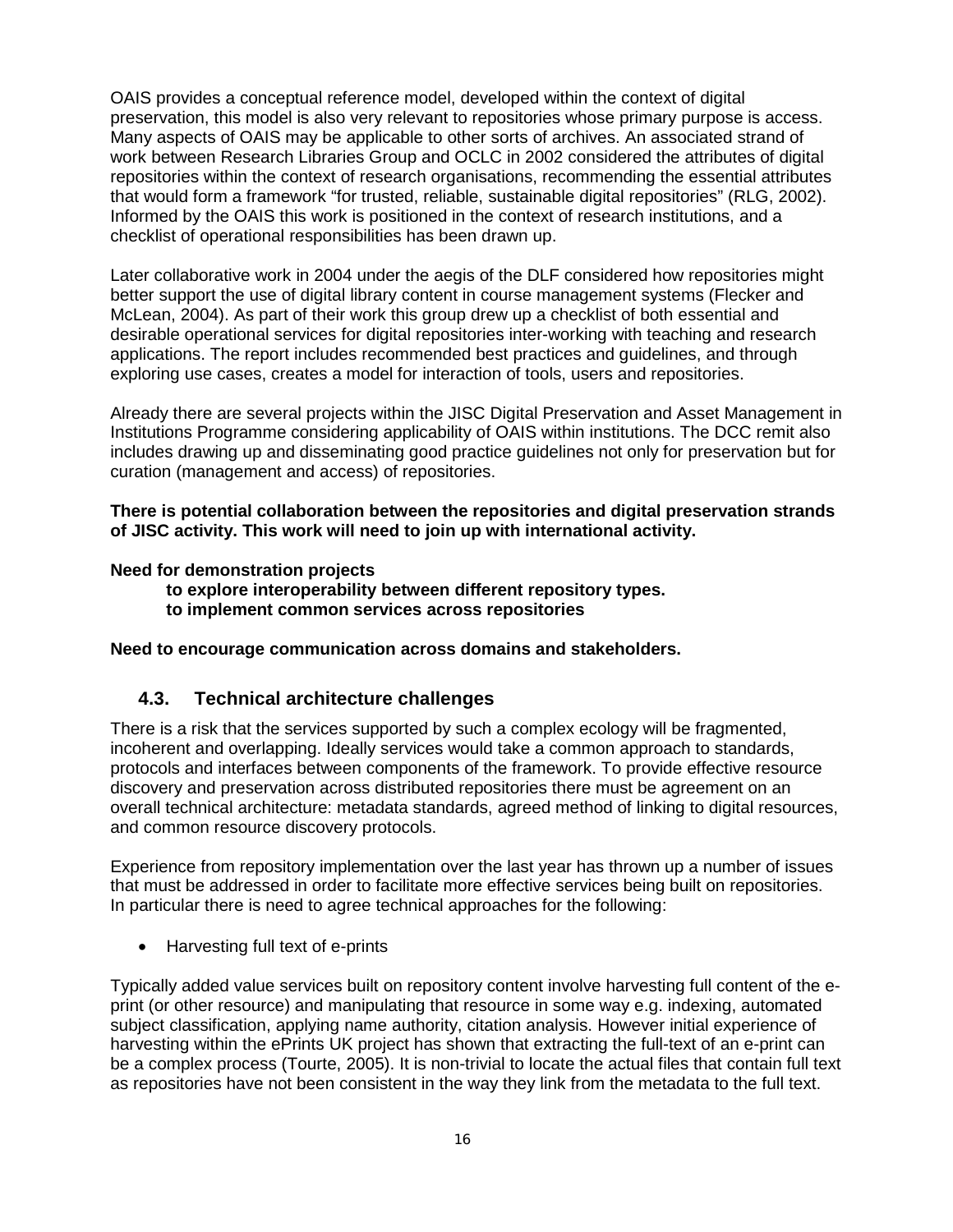**A relatively simple solution might be to mandate, within the collaborating federation of UK repositories, a consistent approach to linking to resources from the metadata.** This is recommended as a short-term solution within the UK, and could be promoted by UKOLN and SHERPA in their existing roles.

A more profound solution to this problem would be to create a structured package to more fully describe the 'complex object' that makes up the e-print, see below.

• Handling complex objects

Implementation experience within institutional repositories in UK, Netherlands and US has shown that even within the relatively narrow scope of an e-print archive there is a requirement to handle complex objects. In this context the complex object will typically include metadata and multiple formats of a journal article (PDF, WORD, HTML). Repository implementations with more innovative repository content such as research data, multimedia objects, courseware, will need to manage complex objects of a different type. Interoperable repositories need to encode, exchange and describe these complex objects in agreed ways.

OAI technical experts have had initial discussion at meetings and on the OAI technical mailing list. These initial discussions have suggested that work needs to be done on an international basis to reach consensus on ways of packaging structured objects and identifiers. Initial areas for investigation might be METS, MPEG DIDL, IMS Content Packaging Specification.

#### **It is recommended that an international technical group is established to draw up a specification for OAI-PMH handling of complex objects. This group needs to consult with data providers (repository owners), service providers and repository software developers.**

• OAI-based architecture for federated repositories

As repositories become favoured as a good solution for managing digital assets across institutions then naturally there will be increasing repository numbers with increasingly diverse content. Already we see that within institutions which have embraced repositories a number of distributed archives are established, albeit on a relatively small scale e.g. both the University of Southampton and the University of Glasgow have multiple repositories. A larger scale example is found at the Research Library at Los Alamos National Laboratory

Such distributed repositories might be managed as 'federations' in order to support harvesters downstream of the distributed repositories, and end-users within institution and beyond who wish to see a 'combined view' of distributed repositories.

Various solutions might be explored to support federation, such as the LANL Repository architecture, Dspace, Fedora. Within LANL a 'multi-faceted OAI architecture' using OAI-PMH at various levels has been developed to include Repository Index, OAI-PMH Federator, and Identifier Resolver components (Jerez et al., 2004). Jerez discusses the potential for managed inter-institution federations of repositories and, more tentatively, for loosely-structured federations of repositories distributed over the Web. The Fedora architecture is also of interest, initially developed by Cornell and CNRI, this provides an architecture that aims to store a variety of resource types - books, journals, corporate reports, software - as well as complex multimedia entities. While each type of content has unique aspects, the objective is to manage content in a uniform manner. Payette defines a common set of operations to perform basic repository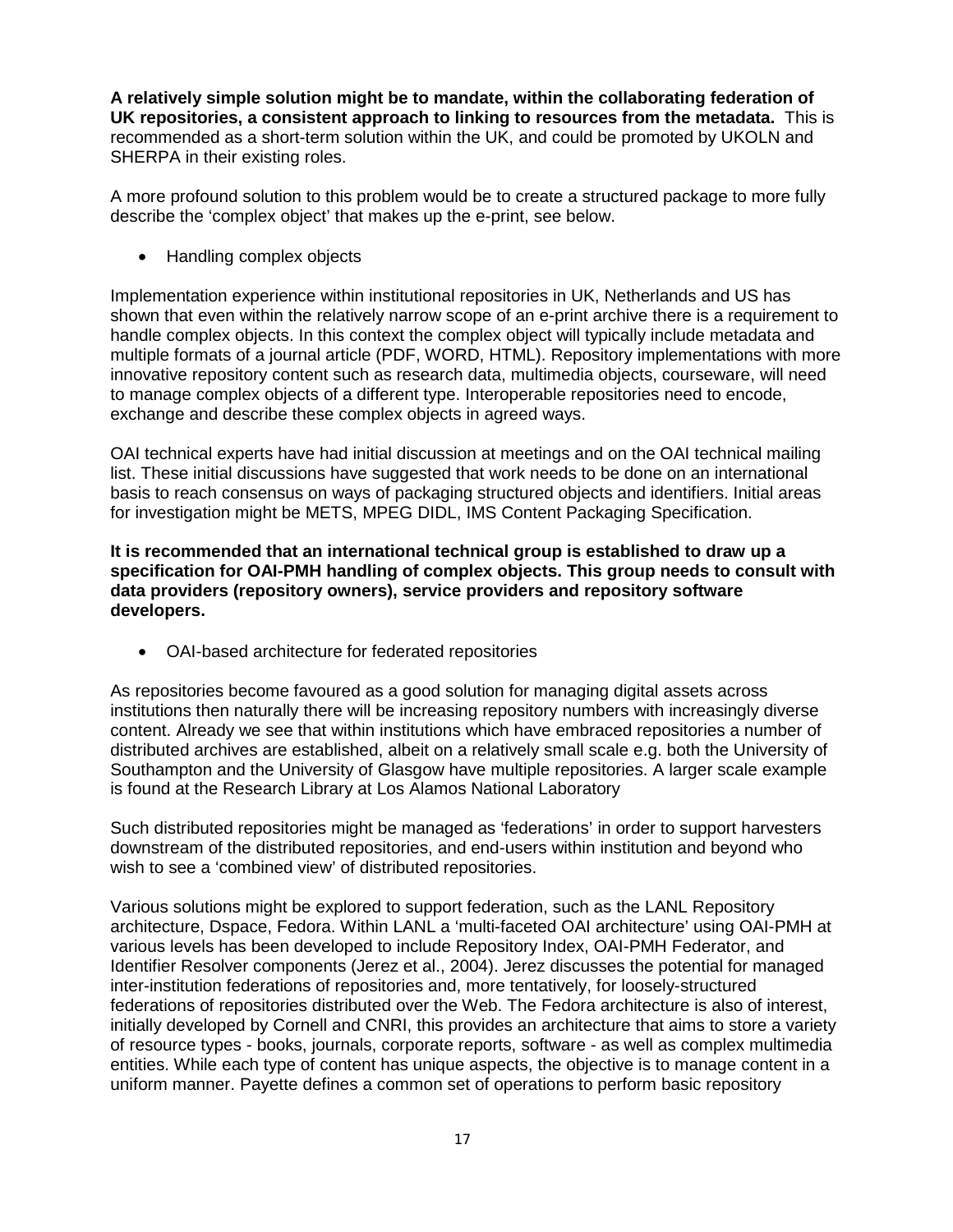management functions such as storing, copying, depositing, and archiving disparate forms of data (Payette et al.,1999)

#### **Further work is required to demonstrate architectures to enable effective services to be built on harvesting complex objects from distributed repositories with heterogeneous content.**

## **4.4. Metadata creation**

A recurring theme is the need for improvement to the repository ingest process or, in common parlance, 'better metadata creation tools with some level of automated metadata creation'. The need for automated metadata creation as part of the normal workflow was mentioned as a requirement by the focus group. The same issue was raised in a response to the developers' questionnaire: "The big issue in institutional repositories is how to get authors to self-archive, or to design systems that don't rely on author self-archiving. The former will probably depend upon whether the repository front end can be integrated with tools that authors already use."

Some implementations report that the simple Dublin Core default as specified in the OAI-PMH is not adequate to describe repository resources effectively. In addition metadata more sophisticated than simple Dublin Core is needed to allow subject aggregators to deliver real value.

**Simple Dublin Core metadata (oai\_dc) is not sufficiently rich to describe repository content, there needs to be agreement on qualified Dublin Core schemas to describe different repository resource types. The immediate requirement is for agreement on a qualified Dublin Core application profile for describing e-prints.** 

Issues are beginning to emerge in relation to lack of interoperability between Dublin Core and IEEE LOM metadata models. This results in complexities for data exchange and crosssearching.

**Need to explore interoperability issues arising from deployment of multiple metadata formats within the existing UK network of repositories.** 

## **4.5. Standards**

Interoperability between repositories requires consensus on standards. Development of standards is labour intensive but is a necessary investment to support interoperability. There is therefore a need to continue *involvement in development of standards* to support repositories in the UK in partnership with international standards making bodies. In addition there is need to foster agreement on *common data models, common approach to packaging of complex objects, common schemas, common means of linking to full resource.*

## **4.6. Repository software products**

Repository software is still considered inadequate in terms of functionality. Some concern has been expressed about the long-term viability of open source software solutions. There are few examples of stakeholder analysis or detailed functional requirements for repositories.

**There is a need to build on existing product user groups (or to create such groups if necessary) in order to steer development to the requirements of stakeholders.**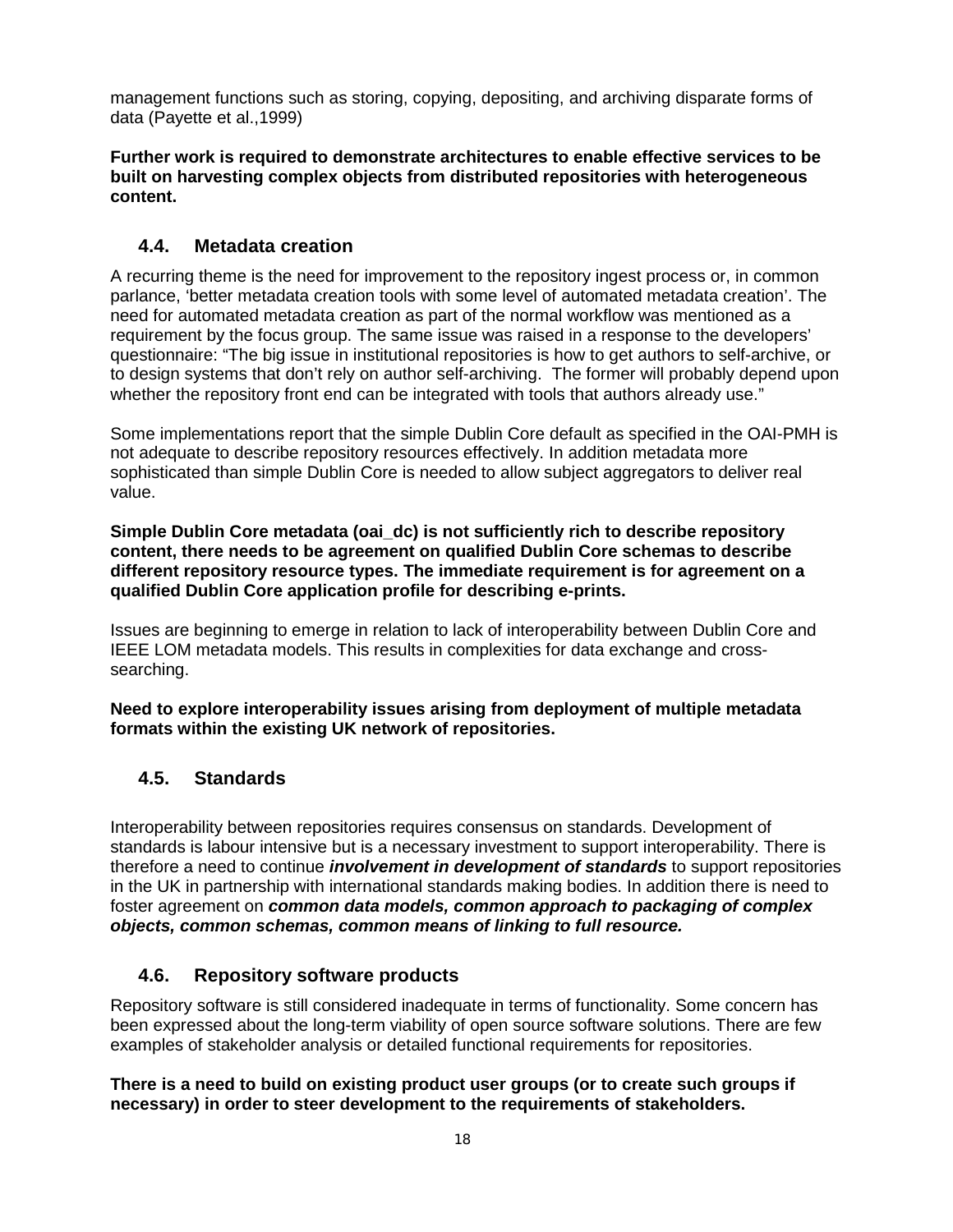## **4.7. Other technology issues**

#### • Provenance

Copies of e-prints within repositories are 'final draft' rather than the copy actually published in the journal. this raises issues of provenance. There are also issues as to how different repositories deal with versioning of preprints. The eBank UK project is producing a supporting study on provenance of e-prints. More investigative work is required in this area.

#### • Annotation

Further work might be considered regarding annotations in the context of digital repositories. The W3C proposes that annotations are treated as metadata and a list of annotation tools is given at http://annotation.semanticweb.org/annotation/tools. These include Annotea (http://www.w3.org/2001/Annotea/) and GATE (http://gate.ac.uk/). Different aspects of the role and function of annotations are illustrated by the following exemplars: DLESE (http://www.dlese.org) and eProtein (http://grid.ucl.ac.uk/eProtein.html). eProtein involves the European Bioinformatics Institute, and is clearly working in a specialized area of bioinformatics, but it illustrates the importance of data annotations to the research process in this field.

Whilst annotation is a named research priority of the Digital Curation Centre and work is underway in this area, there are wider aspects which would merit further investigation:

- User requirements and priorities.
- Experience of annotation of a variety of format types including text, audio, moving images, 3D images, maps etc.
- Development of a common data model and schema for descriptions of annotations.
- Development of an annotations server as a shared service for the JISC Information Environment.
- Practical implementation in a range of repository scenarios in both research and learning & teaching.
- Recommendations on shared tools and semantically-aware services.

## **5. Gap analysis**

The following gap analysis is based on interviews with stakeholders, a focus group undertaken as part of the review, and a survey of software developers providing repository systems.

In order to start to start to unpick complexity and to identify the issues and gaps to be addressed by the next JISC call, it is useful to identify the drivers behind repository development, the issues they seek to address, and the expected outcomes they hope to achieve. From the background research undertaken for this review four key drivers have emerged as the forces behind repository development in the UK:

- *The Publications Crisis*
- *Scholarly communication and sharing*
- *Teaching and Learning, including re-use and re-purposing*
- *Management of digital assets and Preservation requirements*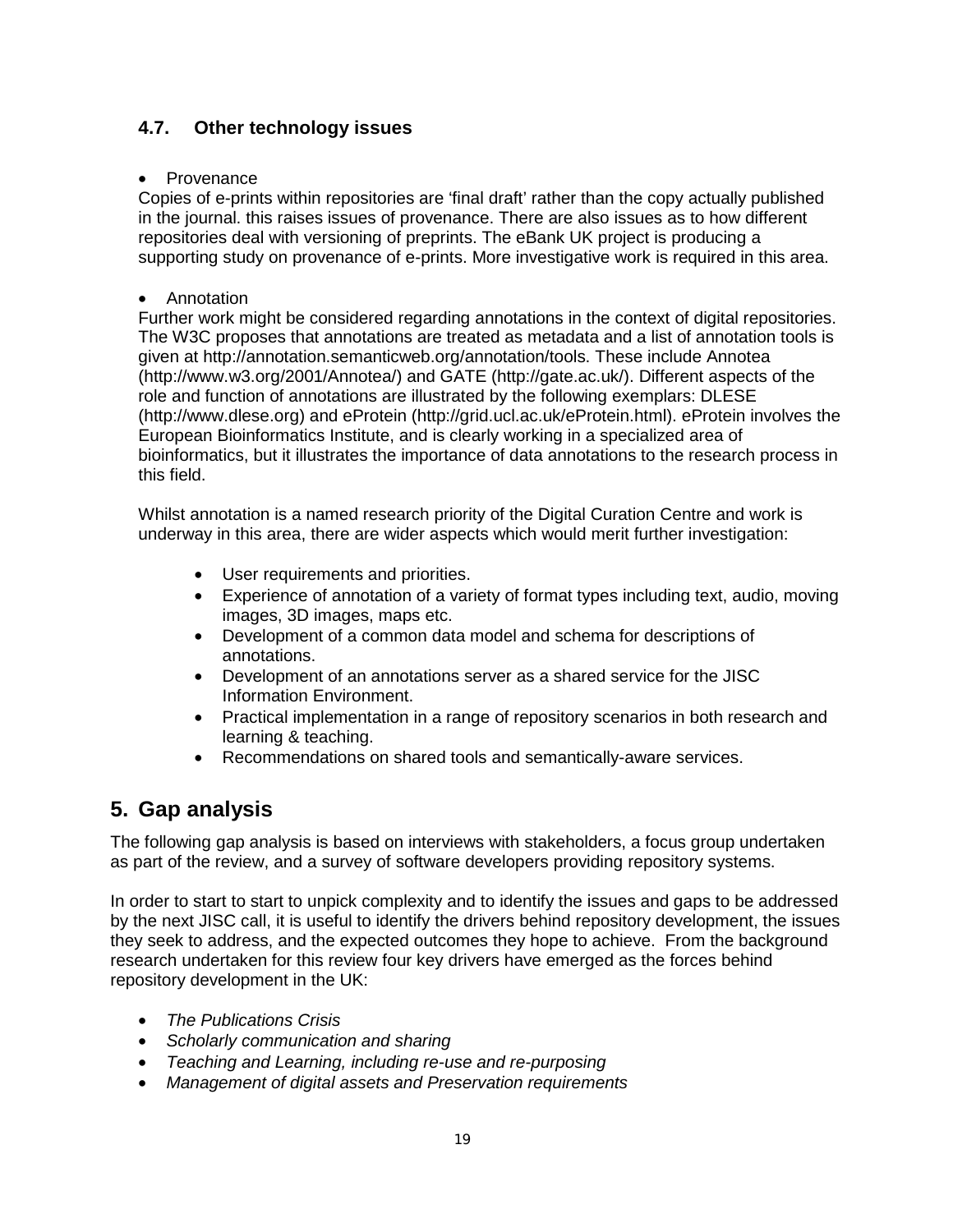#### 5.1.1. The Publications Crisis

Libraries claim that the increasing cost of subscriptions is becoming untenable and they are therefore seeking to resolve this by establishing e-print repositories for the deposit and sharing of published works. Once a critical mass of publications is made available then libraries will be able to reduce subscriptions to all but the most essential journals. In the longer term it may well be that new publishing paradigms emerge (e.g. the author pays model) that reduce (or remove altogether) the cost of subscriptions.

However, evidence thus far indicates that populating e-print repositories is proving difficult. Many scholars are concerned about the impact on traditional publishing methods, and have yet to make the transition to automatic submission of their publications to their local e-print repository. Moreover, there are still considerable problems with ensuring deposit of the 'definitive' or master version of the publication. If e-print repositories are to be widely used and respected as providing access to peer-reviewed versions of publications, then quality control of some sort needs to be applied for both metadata and content.

## 5.1.2. Scholarly communication and sharing

Scholars need to share their research results (and the data these are based upon) more quickly and easily than is available to them through the usual publishing route and are therefore arguing that their publications should be deposited in e-print repositories, and the underlying data in either institutional or subject repositories for sharing with others. However it seems that this is sporadic and more advanced in some subject areas than others. In the research context, scholars are more likely to think along subject lines and to share, and indeed be working with colleagues based at different institutions nationally and globally.

Complexity of materials also becomes an issue here – increasingly research data is large-scale and complex, and even where not, brings with it significant issues for its management in terms of metadata creation and quality assurance, IPR issues, and preservation and accessibility.

In addition, many researchers and teachers are using more informal methods for sharing such as informal networks, wikis, peer-to-peer mechanisms; and providing access through owner created and managed websites. Repository development must take into account these less formal and less regulated methods of sharing and managing access to content, consider how they might be supported, and at what point (if at all) content might be accessioned into a more formal managed repository environment.

## 5.1.3. Teaching and Learning, including re-use and re-purposing

There is clear scope for further use and re-purposing of many digital objects and collections. Repositories have been established to manage and disseminate digital objects and to enable them to be packaged and re-used. The recent review of the JISC X4L programme (Baldwin, 2004) stated that the primary purpose of repository development within teaching and learning has been to ensure the availability of content, to improve the quality of the learning experience, and to cater to different learning styles.

Baldwin identified several areas where cultural change may occur or where change is needed to support further use and repurposing. She suggested that teachers must be willing to share their learning materials and that for repurposing to become mainstream, it needs to be embedded in institutions and part of their educational strategies. Embedding will involve understanding how to cascade knowledge from 'pioneers' like those involved in X4L to others, and facilitating it.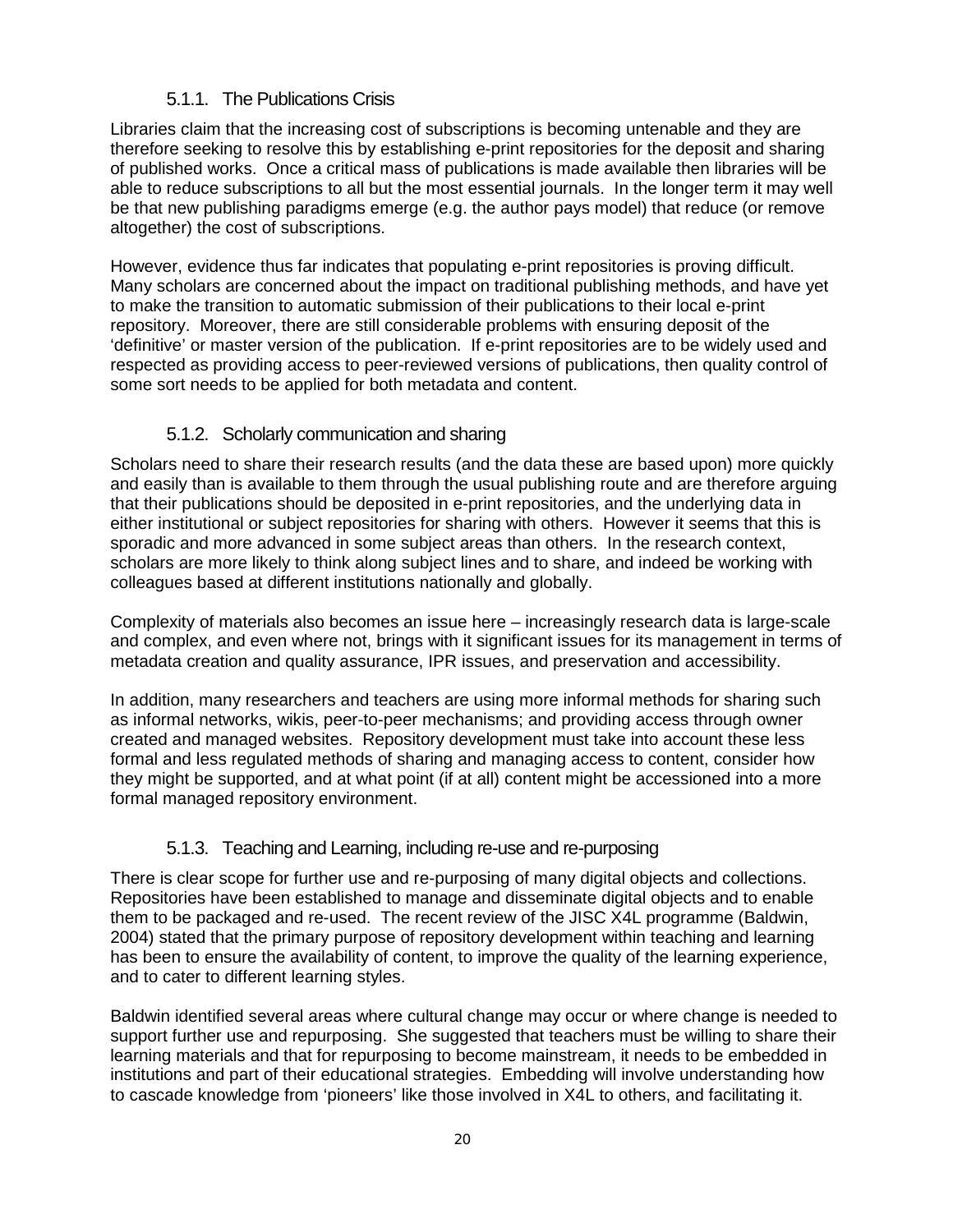Repurposing could stimulate cultural change in teaching and learning, as teachers have to rethink how they deliver their courses and focus on how to improve the quality of the learning experience.

There is also evidence from JORUM to suggest that disaggregating learning materials into discrete learning objects is problematic from an IPR point of view. The proposed alternative is the creation of 'resource stubs' (metadata describing a learning resource) for inclusion in JORUM for the purpose of searching. However, this limits the opportunity for re-purposing, and it could be argued that a solution based around extended OAI-PMH harvesting for learning objects might be a better solution.

It was also suggested by the X4L programme manager that teaching and learning repositories needed to focus on delivering to 'communities of practice' if significant take-up and use of the content was to be achieved.

#### 5.1.4. *Management of digital assets and preservation requirements*

The establishment of the Digital Curation Centre (DCC), the success of the Digital Preservation Coalition (DPC), and ongoing support for organisations such as the UK Data Archive (which hosts the Economic and Social Data Service), the Arts and Humanities Data Service, and the NERC Data Centres all point to the increasing importance of service provision for the effective creation and management of digital assets of all kinds.

However, it is clear that effective curation and preservation for the long term is a complex process and the necessary methods and skilled staff are only now starting to emerge. This is likely to place significant constraints on what can be achieved in this area, particularly in the more informal settings, and in smaller or less well financed institutions. Whilst the DCC is intended to provide advice and support for those undertaking preservation, and the DPC seeks to raise awareness of the issues, it is essential that the requirement for effective curation and preservation of many, if not all, digital assets of all kinds is taken into consideration.

One of the benefits of bringing digital assets into a managed repository framework is the promise of future proofing against technology obsolescence. However, current repository software does not fully support the preservation process, and the staff with the necessary skills to undertake this work are few and far between.

#### **5.2. Key Actors and Organisations**

Broadly speaking these might be broken down into three key groups:

- *Institutions both HE and FE*
- *Individuals or groups of individuals e.g. research groups, teachers, learners*
- *National Services and organisations e.g. British Library, National Library of Scotland, UKDA, AHDS*

In addition, there are other groups and organisations with an interest in repositories, primarily as funders of repositories or as funders of content that might be included in a repository, including government, JISC and the Research Councils. Indeed, both JISC and some Research Councils fund repositories to manage, disseminate and preserve the research data and other outputs arising from their grants or specific data collections funded by them. These tend to be on a subject basis, reflecting the Research Council infrastructure.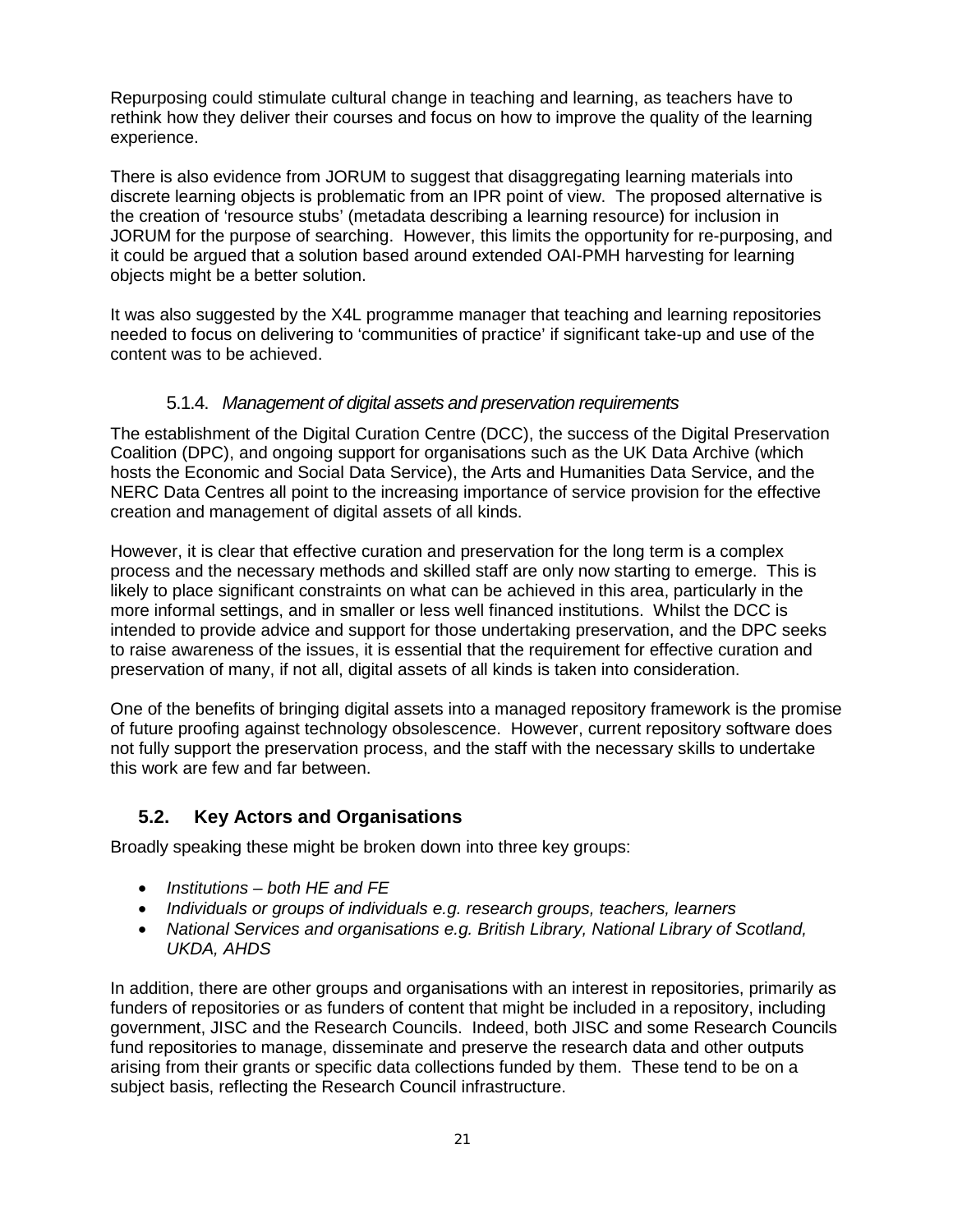RCUK has established a Data Curation and Archiving working group to address the many issues surrounding the curation, preservation and long-term access to the large volumes of research data which they either fund the creation of, of fund access to. JISC should take this work into account when devising its own repositories programme.

RCUK also supports an active scholarly communications group which is currently working on a joint policy regarding the deposit of publications in institutional repositories. It seems likely that that this group will support in some form, the deposit of e-prints in institutional repositories

For the purposes of this analysis commercial publishers and content providers are excluded.

#### 5.2.1. Institutions

A limited number of institutions are starting to establish repositories for managing one or more resource types. Approximately 38 UK HE institutions have established working demonstrators of OAI compliant e-print or e-theses institutional archives, most with the help of FAIR funding. A few of the larger universities are including some research data, in particular collections of images and texts (these tend to be easier to create and manage than larger or more complex digital data types).

| <b>Name</b>                                       | <b>Number of</b><br><b>Records</b> |
|---------------------------------------------------|------------------------------------|
| Institutional e-print repositories                |                                    |
| <b>St Andrews</b>                                 | 259                                |
| AIM25 - Archives in London                        | n/a                                |
| Durham e-Prints                                   | 4                                  |
| Edinburgh Research Archive                        | 256                                |
| e-Prints Soton                                    | 3179                               |
| <b>CCLRC</b> ePublication Archive                 | 20774                              |
| <b>CSC Eprints</b>                                | 43                                 |
| <b>DSpace at Cranfield University</b>             | 468                                |
| ePrints@Bath                                      | 9                                  |
| <b>Glasgow ePrints Service</b>                    | 647                                |
| Nottingham ePrints                                | 70                                 |
| <b>Oxford Eprints</b>                             | 400                                |
| The Open University Library's Eprints Archive     | 3                                  |
| <b>UCL Eprints</b>                                | 86                                 |
| University of Glasgow EPrint Archive              | 35                                 |
| White Rose Consortium ePrints Repository          | 195                                |
| <b>Sub Total</b>                                  | 64162                              |
| Institutional subject archives                    |                                    |
| <b>ECS EPrints Service</b>                        | 8735                               |
| <b>Modern Languages Publications Archive</b>      | 57                                 |
| The Mathematical Institute Eprints Archive        | 138                                |
| <b>PASCAL EPrints</b>                             | 671                                |
| <b>Applied Computing Sciences ePrints Service</b> | 32                                 |
| University of Cambridge - Teaching and learning   | 107                                |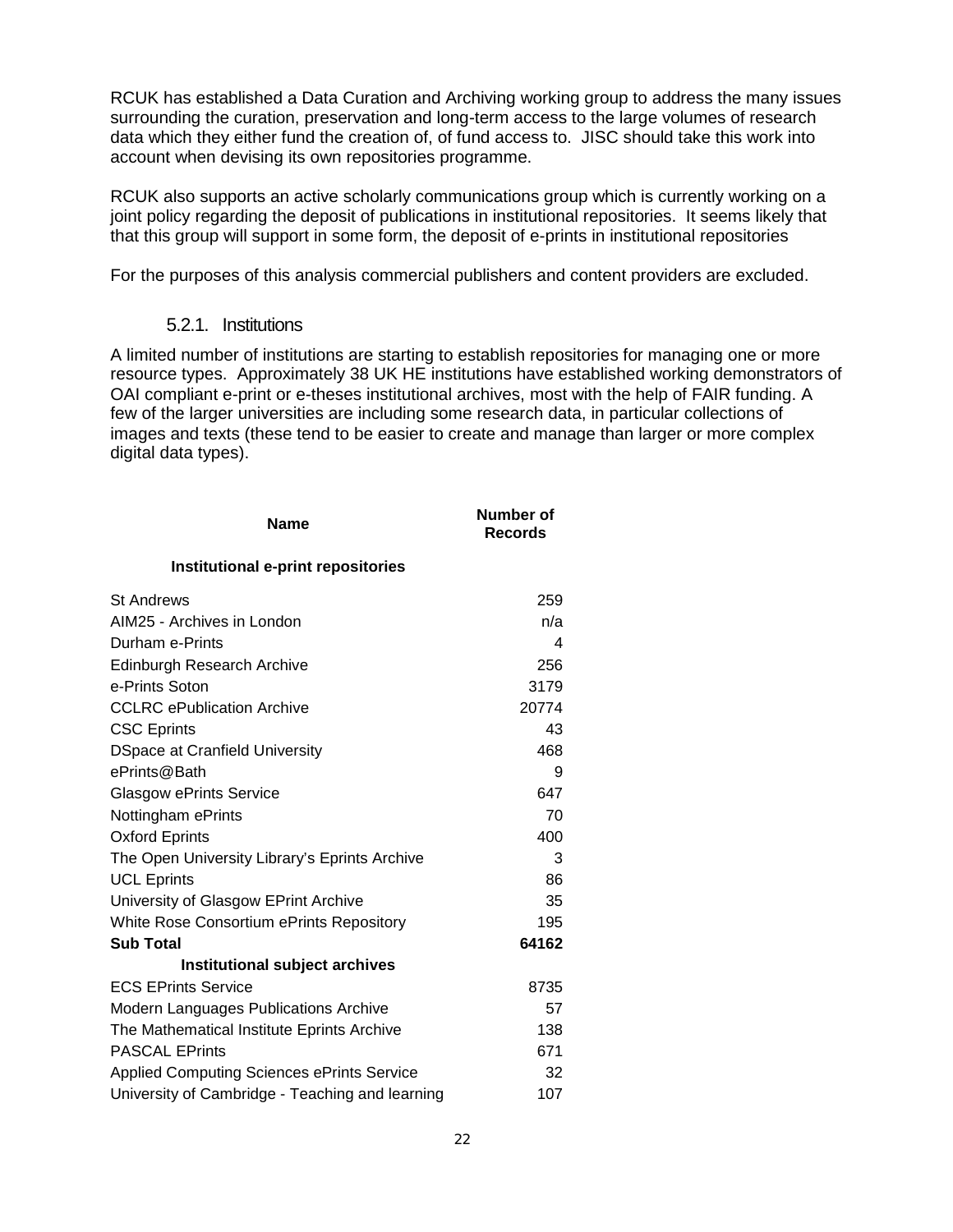| <b>AKT EPrints Archive</b>     | 165   |
|--------------------------------|-------|
| <b>Sub Total</b>               | 9905  |
| Journal eprint archives        |       |
| <b>BBSPrints Archive</b>       | 149   |
| <b>Sub Total</b>               | 149   |
| International subject archives |       |
| <b>BioMed Central</b>          | 14930 |
| Cogprints                      | 2137  |
| <b>PsycPrints</b>              | 720   |
| <b>ERPAePRINTS Service</b>     | 35    |
| <b>IPv6</b> Eprints Archive    | 58    |
| <b>Sub Total</b>               | 17880 |
| e-theses archives              |       |
| Nottingham eTheses             | 44    |
| <b>Sub Total</b>               | 44    |
| Total                          | 92140 |

#### **Table 1: Snapshot of number of records harvested by ePrints UK in January 2005**

Within the UK, repositories for learning objects are being addressed along a more centralised model, in particular within the JORUM repository and the HLSI and Curriculum Online services. Within institutions arguably VLEs could be considered as repositories for the management of learning objects, however it is difficult to track the deployment of VLEs within institutions.

| <b>Name</b>       | <b>URL</b>              | <b>Scope</b>                                                                                  | $N^{\circ}$ of<br><b>resources</b> | Res. type                                               | <b>Other Notes</b>                                                                                                 |
|-------------------|-------------------------|-----------------------------------------------------------------------------------------------|------------------------------------|---------------------------------------------------------|--------------------------------------------------------------------------------------------------------------------|
| Jorum             | www.jorum.ac.uk         | National<br>UK HE<br>All subjects                                                             |                                    | Learning<br>objects<br>Metadata<br>Any granularity      | Currently setting up<br>Jisc service.                                                                              |
| <b>HLSI</b>       | www.hlsi.org.uk         | Regional<br>Yorkshire<br>Consortial<br>$KS4+$<br>Subjects<br>relevant to<br>SME <sub>s.</sub> | 1 000s                             | Learning<br>objects<br>Any granularity                  | Higher level skills<br>for industry                                                                                |
| <b>Stòr Cùram</b> | www.storcuram.ac.<br>uk | National<br>UK HE<br>Social Care                                                              |                                    | Multimedia<br>digital learning<br>resources             |                                                                                                                    |
| <b>LORE</b>       |                         | Institutional<br>strategic<br>UK HE                                                           |                                    | Learning<br>objects<br>Teaching<br>support<br>materials | Learning Object<br>Repository for<br>Edinburgh<br>Linked to strategic<br>institutional e-<br>learning<br>programme |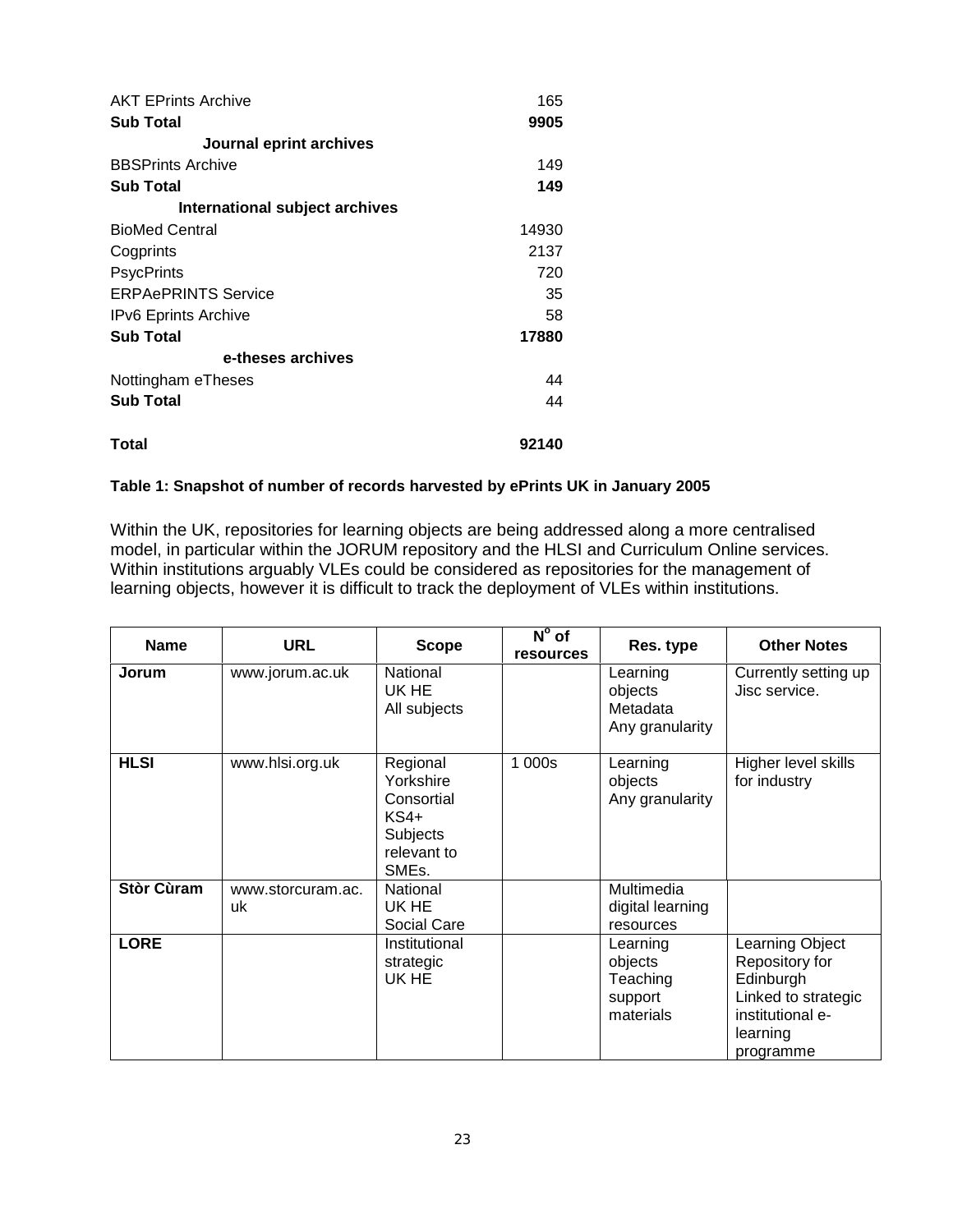| <b>Name</b>                 | URL                             | <b>Scope</b>                                                    | $N^{\circ}$ of<br>resources           | Res. type                                         | <b>Other Notes</b>                                                                   |
|-----------------------------|---------------------------------|-----------------------------------------------------------------|---------------------------------------|---------------------------------------------------|--------------------------------------------------------------------------------------|
| <b>Curriculum</b><br>Online | www.curriculumonli<br>ne.gov.uk | National<br>UK<br>School<br>All subjects<br>Rights<br>expressed | "thousands<br>$"$ (>700<br>suppliers) | Metadata for<br>resources<br>useful in<br>schools | Possibly the<br>biggest repository<br>of digital learning<br>resources in the<br>UK? |

#### **Table 2: Selected UK learning object repositories and services**

Take-up and use of repositories thus far is limited but this may change should RCUK and/or institutions themselves mandate deposit of e-prints in institutional repositories. However, whilst this seems more likely with regard to e-print publications, it seems far less likely for research data and learning objects. Repositories for research data seem far more likely to be managed on a national level in some form or other, and to provide a subject rather than an institutional focus.

Key findings from interviews and the focus group indicate that where institutions do have repositories of one sort or another:

- They frequently experience difficulty in populating them. Encouraging and facilitating deposit of content can be time-consuming and requires a personal approach and much persuasion. Unless and until the creators of content can see the benefit of deposit in a repository then this problem is likely to continue.
- Where content is being deposited it tends to be from a particular department or subject area. Subject coverage is therefore patchy and incomplete and this may affect willingness to deposit, and usefulness in the longer term. Michael Day provides a useful overview of why this may be the case in his paper "Prospects for institutional e-print repositories in the United Kingdom" (Day, 2003) and Theo Andrew has reported an interesting case study of differences between disciplines in behaviour regarding 'selfposting' of research materials (Andrew, 2003).
- In many cases the full text of e-prints is not included and the content is only a metadata record describing the publication. The benefit of this kind of information for wider sharing in the community is somewhat doubtful.
- More often than not, the driving force behind the establishment of a repository is the library or the learning technology centre. It is unclear in many cases the extent of buy-in from senior management for these initiatives. Whilst this seems not to hinder the initial set-up of a repository, it may have a significant impact on the future sustainability of repositories beyond the period of JISC funding.
- Initiatives within institutions tend not to be joined up except in rare cases. For example, an e-prints repository will not be linked to a VLE to enable users of learning objects to also find relevant publications or the research data from which the object was derived.
- There are some concerns over the sustainability of open source software and the response to community requirements for improvements and new features.
- Existing software does not provide the full range of services and functions that those with repositories would wish to see. This may well act as a barrier to further development and the ability to meet user needs.
- There was common agreement that institutional metadata would be harvested from their repositories and presented via subject or other interfaces that related to 'real life' communities of practice. Some disappointment was expressed at the perceived lack of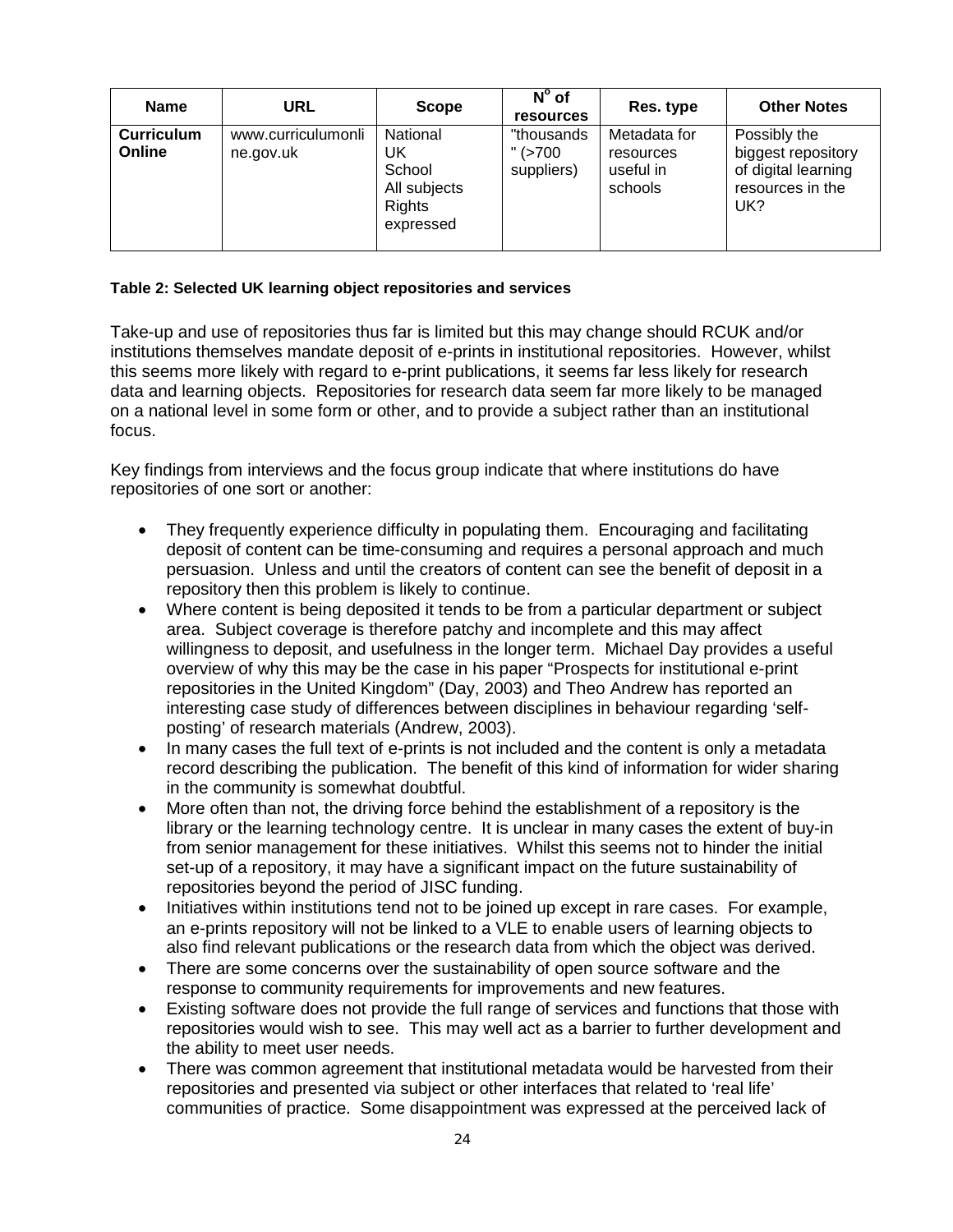progress of the ePrints UK project and it was suggested that this was a much needed service.

Key findings from interviews with institutions that do not currently have a formal repository infrastructure indicate that:

- There is concern about costs and long term sustainability of repository infrastructure
- There is concern about how to populate a repository, and how to ensure the creation of high quality metadata and content
- In some cases there is significant doubt about the value of establishing a repository, and a belief that any activity must relate to the objectives of the institution or meet a need from its staff and/or student body. Indeed one respondent expressed strong views about the lack of research into institutional and community requirements, and felt that the repositories agenda was being driven by a few very vocal advocates of the e-prints repository solution.
- In some cases a repository was seen as a useful way for sharing content within the institution but doubts were expressed about the benefits of sharing with the wider community
- Considerable concern was expressed about IPR and managing copyright

On the assumption that JISC would wish to continue to support the expansion of institutional repositories, several major issues need to be addressed, including:

- The need for support for institutions unable or unwilling to invest to create their own repository
- The need for support for those setting up repositories (perhaps along the lines provided by SHERPA)
- Technical developments and technical sustainability, including greater flexibility in specifying improvements to repository software to provide more services to users and depositors
- The need to embed repository development to meet the strategic aims of the institution for example, to meet RAE requirements, to showcase research and teaching, or assist in the development of institutional learning strategies etc.
- The need to investigate complementary national/aggregator services for harvesting and representing repository content
- Linking to other services or content held in other repositories

#### 5.2.2. Individuals or Groups of Individuals e.g. research groups

Lorna Campbell in a recent CETIS paper Repository Issues from a Teaching and Learning Perspective, 15/12/04 (see Annex 3): argued that

"…digital resources are situated within a more user centred culture where ownership, management and access control may be distributed across institutional roles (e.g. librarians, learning technologists, authors, teachers, researchers, learners, etc.) and communities of practice. Researchers, teachers and students are increasingly developing their own personal information management strategies, assuming control over whom they choose to share their resources with and adopting a wide range of informal tools and applications to support their communities of practice. Advocates of decentralised informal information management systems argue that they are better suited to facilitating a user centred approach to resource management and it is noticeable that discussions surrounding user controlled, decentralised environments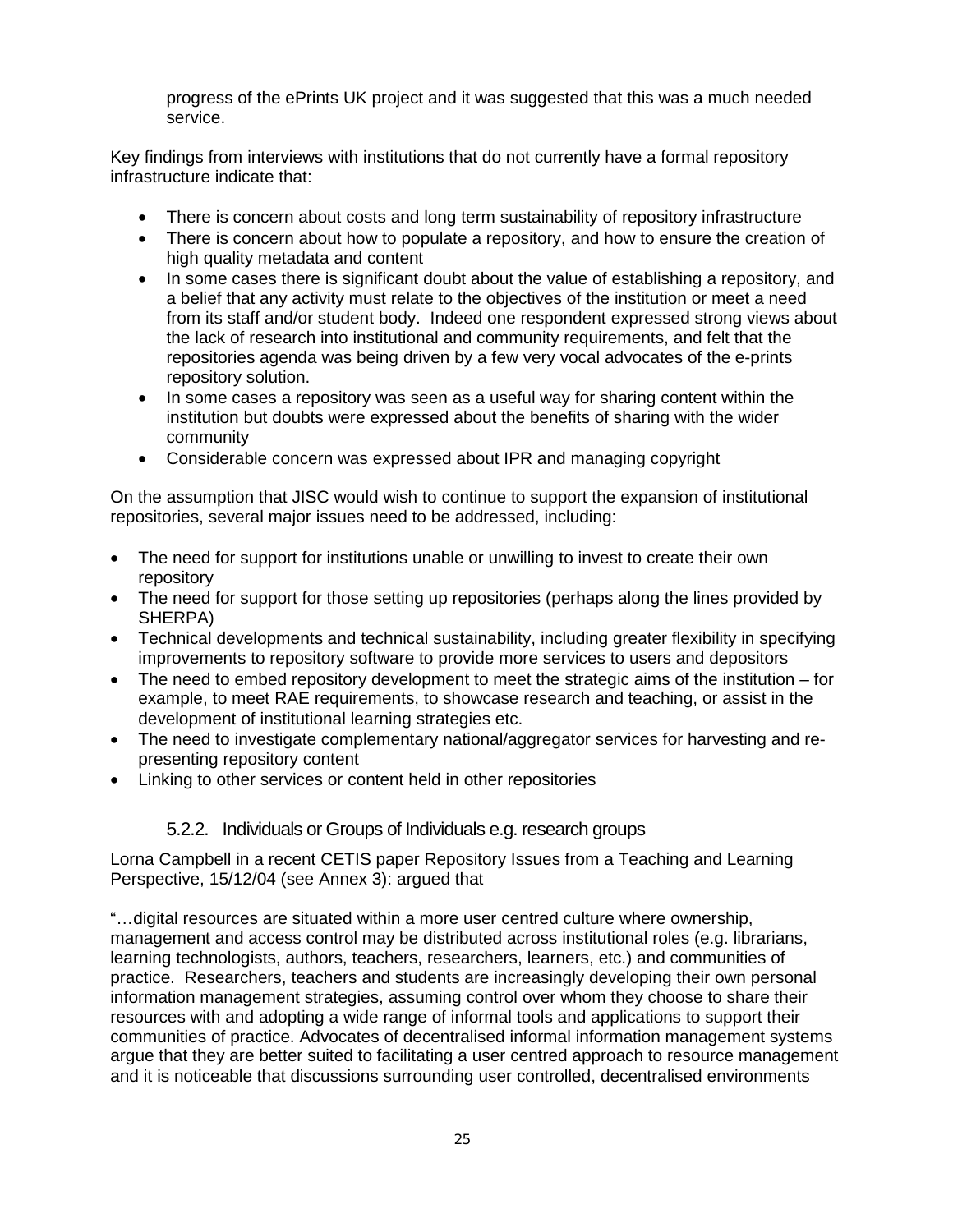(e.g., peer-to-peer, wikis, ePortfolios) and centralised authority controlled systems (e.g., institutional repositories, digital libraries) are becoming increasingly polarised".

It is certainly the case that these and other more informal methods of sharing papers, data and other resources have always existed, and will no doubt continue to exist. In addition, many researchers are creating customised websites of their own to either present research data (this is particularly prevalent in the arts and humanities), or with content for teaching purposes for their students to access; or as a personal website containing information about their careers, publications, interests etc. To this we might add virtual research environments (VREs) which are likely to become increasingly important for large-scale cross-institution and global research.

Several issues arise from this more informal landscape:

- These methods are an increasingly popular way of communicating and sharing should they be supported and encouraged?
- How sustainable is this kind of infrastructure? Should it be tied in to a more managed framework, and if so, how?
- How might one select it for inclusion within a more managed framework?
- How might one better support this kind of activity in way that allows for a seamless transition into a more managed framework, should this prove necessary?

A key issue for JISC to consider is the need to regard repository activity not only as a technical and content problem – regardless of the nature of that content, but also to situate repository development in the practices and processes communities of practice who will be the depositors and users of the services and content. For example, learning objects should be commissioned from and presented to specific communities.

#### 5.2.3. National Services and Organisations

A number of national services exist within the UK that form a vital part of the repository infrastructure. These include The National Archives, The British Library; The National Libraries of Scotland and Wales, Northern Irish Archives and Libraries, as well as a number of largely Research Council or government funded archives. Among these are the Economic and Social Data Service, the Arts and Humanities Data Service, CCLRC and the NERC Data Centres.

These Centres, Archives and Libraries all have an identified collecting remit and provide a range of services, including access, curation and preservation. Some, particularly those funded by the Research Councils, have a specific subject remit. All have, or are in the process of creating repositories to curate digital materials, some more complex than others. Within some centres a significant amount of expertise exists in the curation and preservation of digital materials from the simple to the more complex.

In addition there are a number of data stores that provide large capacity storage and preservation services, primarily for scientific data.

Many of the national services covered by this review have obligations, either legal deposit or from their funders, to acquire, curate and preserve, digital resources of all kinds, including data and texts. Issues arising at the focus group (which included staff from the BL and the National Library of Wales) and interviews included the need for certification for trusted digital repositories, some sense of what might be the appropriate relationship between national and local repositories, and how we might ensure no duplication of services; tools to automate or semiautomate repository processes; and the need to provide different search mechanisms and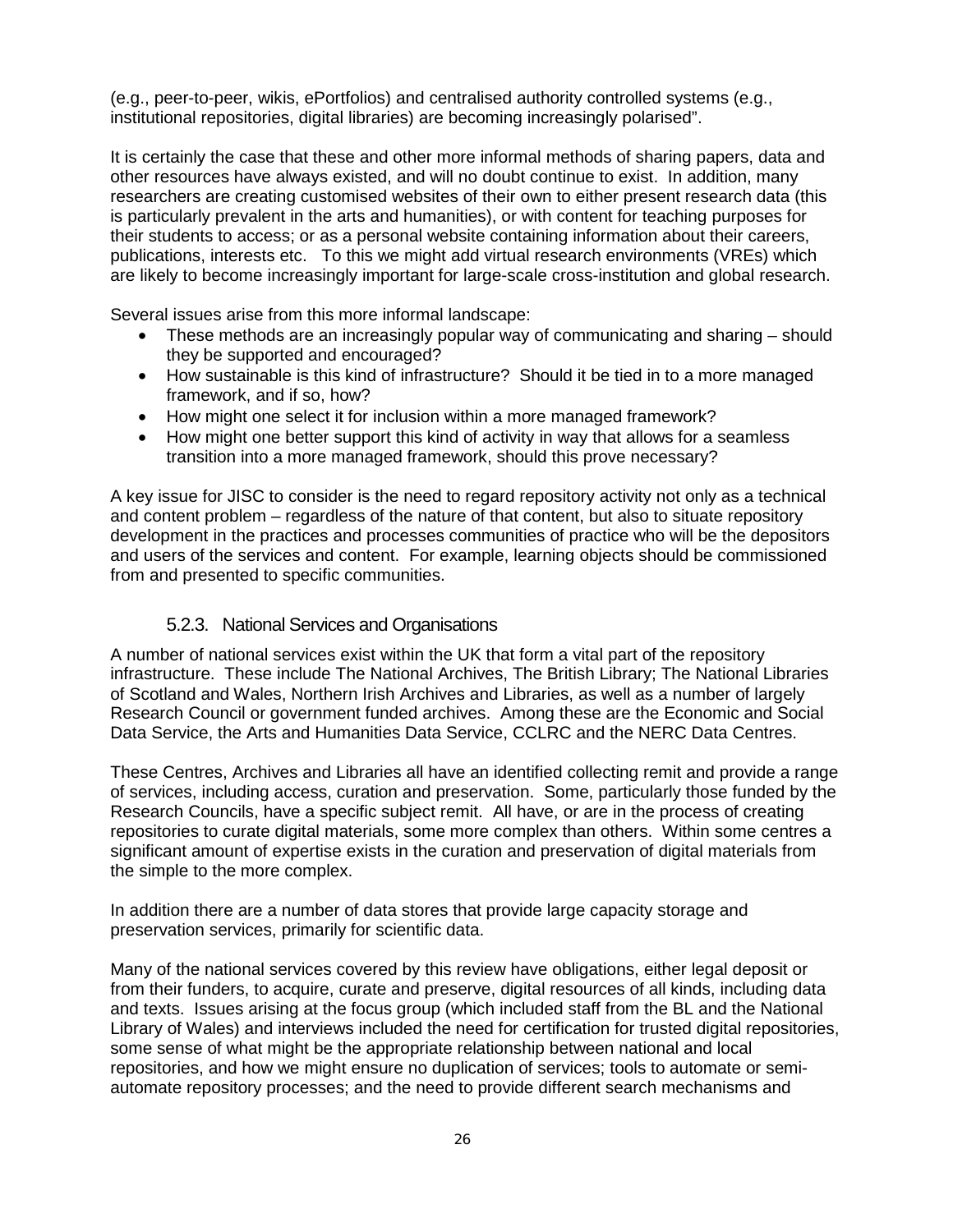interfaces tailored to 'communities of practice' to ensure the widest possible exploitation and use of the digital assets.

The focus group suggested that national services might be provided to support institutional repositories and/or to provide services (such as preservation) that institutions might find difficult or expensive. It was also suggested that a national service that could host a repository on behalf of an institution would be an option for those unable to provide their own service.

In addition, most institutional repositories saw national services as complementary, providing services and views they could not or did not want to. 'Real life' communities are interested in content not repositories, and national and international services are required whether from commercial or educational sector. Once again the need fo progressing a national approach to services was expressed.

#### **5.3. Cultural Issues and Gaps**

Whilst there are obvious and significant technical barriers and gaps, and requirements for further technical development, the primary challenge is effecting the necessary cultural change, and joining up the needs and requirements of the different actors involved in repository development, population and use.

The cultural issues must sit alongside a review of the life-cycle process of different types of digital assets, and a sense of when and how they might be brought into a more managed environment – and where that managed environment might best sit.

A clear vision of what a repository is, what it should do, and what services it might offer is by and large still unclear – policies still require more thought and work, and the overall landscape still requires much further thought and analysis.

There is some lack of knowledge (and understanding) of the culture in which others operate, with subsequent inability to tailor services and requirements accordingly.

There are still strong cultural and other barriers – from the research, teaching and learning communities, and from senior management in institutions. Little conversation seems to take place between those responsible for e-print repositories and e-learning repositories for example. How to embed repository practice within teaching practice, research practice, and institutional strategies requires further work.

Pedagogy and technology still do not easily sit side by side – there appears to be resistance to the use of technology, and some suspicion from the teaching community.

IPR and copyright issues are still a serious impediment to acquiring, preserving and sharing content.

#### **5.4. Organisational Issues and Gaps**

The relationship between national, local and regional repositories (if any) is unclear, as is the relationship between subject and institution focused repository activity. Whist this of itself need not be problematic, the potential for duplication, and repetition of services and development is high. More work on an 'ecology of repositories' would help here, as would a repositories framework. However, any work in this area should not only address the technical issues, but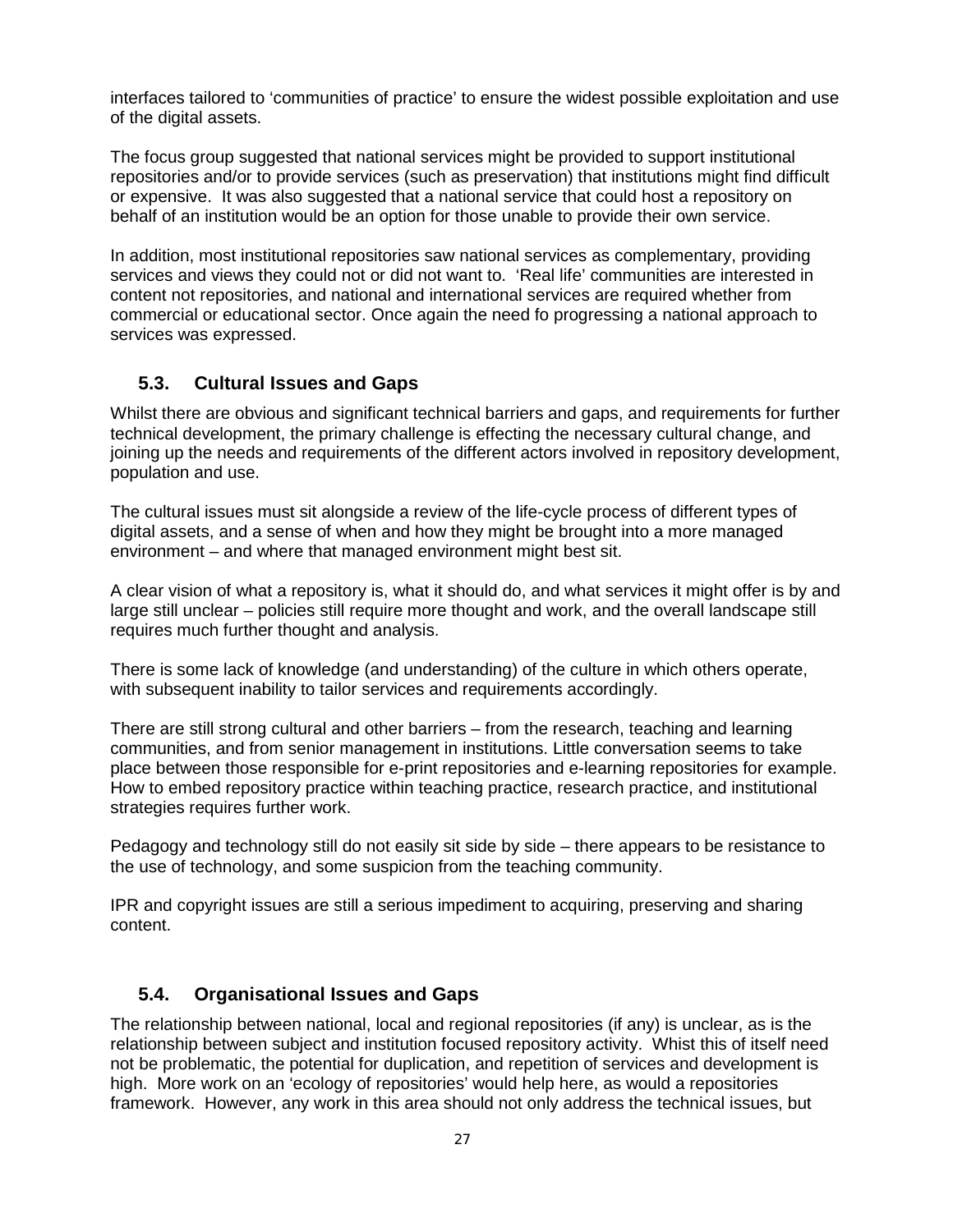should also look at functional issues (for example, how does the OAIS model fit in), and work flows in an inclusive sense - both within repositories, and also how research, teaching and learning processes and work flows 'fit' with repository infrastructure.

More thought needs to be given to where personal collections of teaching materials/resources and personal research collections sit within the repository framework. Similarly the role and place of peer-to-peer, WIKI etc. solutions would benefit from an analysis of their position within the repository spectrum. If and how they might be supported, and how they might transfer into a more managed environment for further sharing and long-term sustainability of content.

Institutions are likely to have a range of repository like activities – perhaps an e-prints repository, a VLE, an administrative system for managing the RAE and so on. However, there seems to be little coordination between these various efforts. Encouraging 'joining up' of repository developments and interoperability within institutions, and positioning these to meet institutional strategic aims and objectives is essential.

Typically a number of distributed archives are established within institutions that embrace repositories as a solution, reflecting organisational politics and varying interests of disciplines. This is also a consequence of the phased introduction of repositories where different parts of the institution will have different priorities and different strategic requirements. Similar issues are faced by institutions establishing a common CMS across the institution.

In addition, the relationship between institutions and national services would benefit from further work and development. In particular the 'joining up' of content and services is a major area for development, and national services clearly have a vital role to play in focusing on 'communities of practice'.

There are gaps as regards coverage of particular subject areas – both in UK national research data archives, and within institutional archives. Within an institution, typically repository activity is led by individual enthusiastic departments that recognise the benefits of using a repository. Therefore coverage within institutions across disciplines is uneven, with most institutions having input from only a few departments. Should institutions consider providing 'departmental' repositories rather than one monolithic institutional repository (this could of course physically be one repository with departmental interfaces), and focus their activities on those subjects and areas that are most willing and able to provide content?

#### **5.5. Technical Issues and Gaps**

Software and tools to support repository activity are still at a relatively early stage of development. Many of these products are open source, which presents issues of coordinated development and sustainability. Concern was expressed at the long-term sustainability of some of these tools. JISC needs to address this issue if institutions and organisations using repository software are to be confident in repository development and embedding that within a service environment.

Lack of functionality in existing products limits the range of services that repositories might offer. Indeed many of the national services have developed their own in-house solutions in order to bypass this lack of functionality. Whilst this may be an option for larger organisations, it is unlikely to be possible in the institutional repository environment as the resource required would be beyond the scope of most libraries.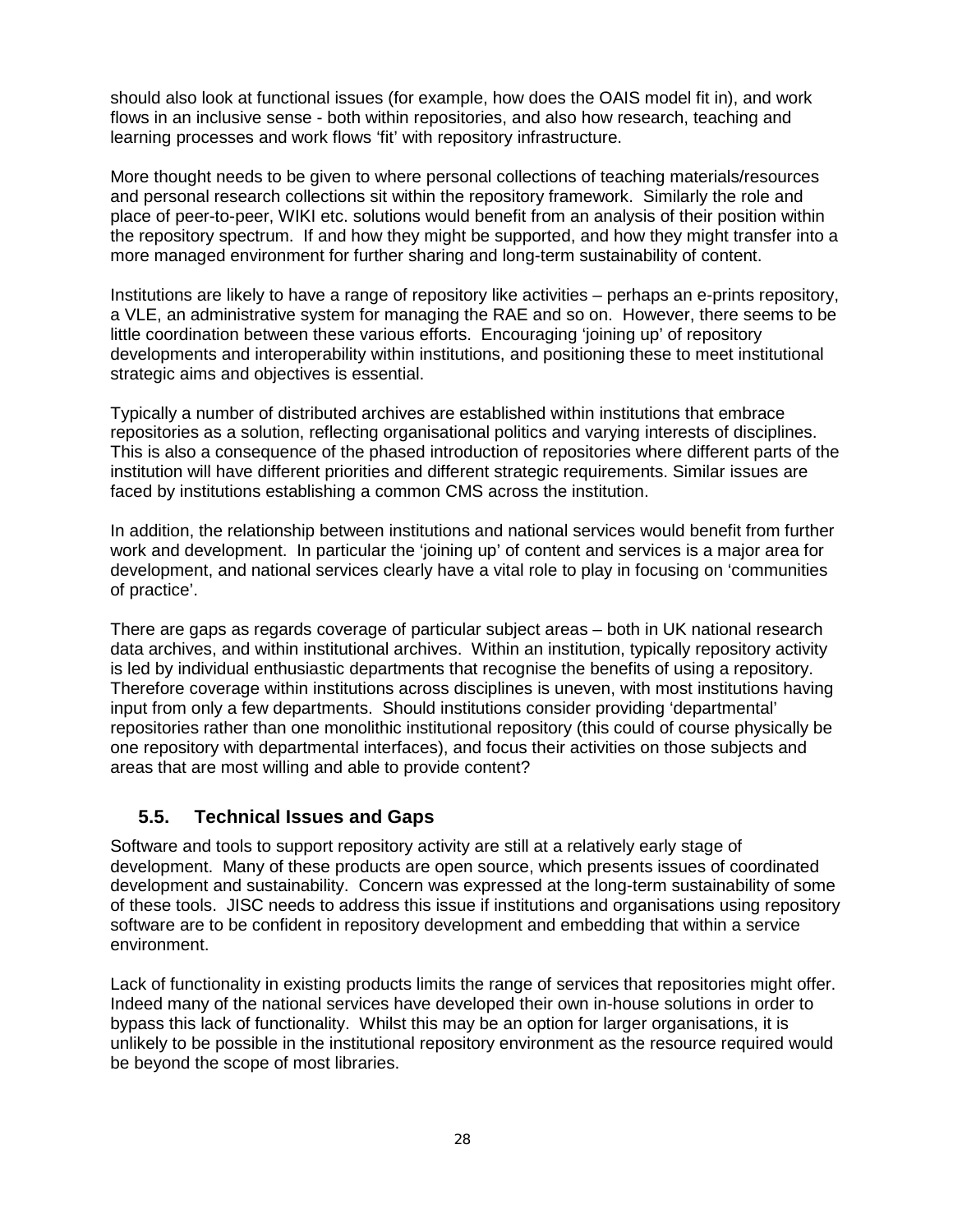Priority developments include 'smart tools' for data extraction and automatic classification; format conversion tools improvements in the user interface for submissions, including metadata and submission across multiple repositories; tools to manage interdisciplinary exploitation of repositories; and last but by no means least, a repository module to support the RAE process.

Among the other issues highlighted were the lack of provision for preservation actions; the need to extend OAI compliancy and interoperability between systems to share metadata and digital objects; integration with existing tools used by authors to create and manage their digital outputs; the need for easier installation, configuration and use; automated ingest and processing; provision of a flexible rendering environment and automated testing of whether a digital object will be properly reproduced in such an environment; and a standardised way of collecting and comparing download statistics.

Institutions are often conservative as regards linking to full text of e-prints. This is based on caution as regards copyright conflicts with journals, and inter-institution IPR issues. This means repositories often restrict links to those resources produced whilst staff are employed at the institution. The result is that significant percentage of repository entries are 'metadata only.'

There are real concerns about the quality of metadata and content deposited in repositories – relying on content creators to create the necessary metadata, and even to supply high quality content does not seen a satisfactory solution.

## **5.6. Sustainability Issues and Gaps**

There is a growing body of information on cost models for establishing institutional repositories, as illustrated within the Leadirs seminars (LEADIRS, 2004). However, more work needs to be done in this area taking into account on-going maintenance costs and long-term sustainability, and undertaking cost/benefit analysis. For example, we know little about whether the benefits to institutions are cost-effective. There may be a different answer for research led institutions than for learning institutions.

Similar questions arise for national and international services. For example, what are the governance models for national repositories, can such repositories ensure sustainability? What should be the role of JISC in contributing to the sustainability of such repositories? Should these be provided on a value-added, charged for basis? Who takes responsibility for services built on repositories?

Within the distributed environment how might JISC ensure that 'communities of practice', including subject communities, receive the services and interfaces they require in order to do their jobs more effectively? How might national services join-up with international services to provide subject coverage? What are the roles of the Research Councils, JISC, institutions, BL and national libraries? And who should fund what?

## **6. Concluding Recommendations**

**More work needs to be done to identify, specify and map the repository landscape. The framework should include not only technical issues but also processes and functions. JISC should consider this as a parallel JISC/DEST activity. This work should include workflows and business processes, and the relationship between national and local, subject and other types of repository.**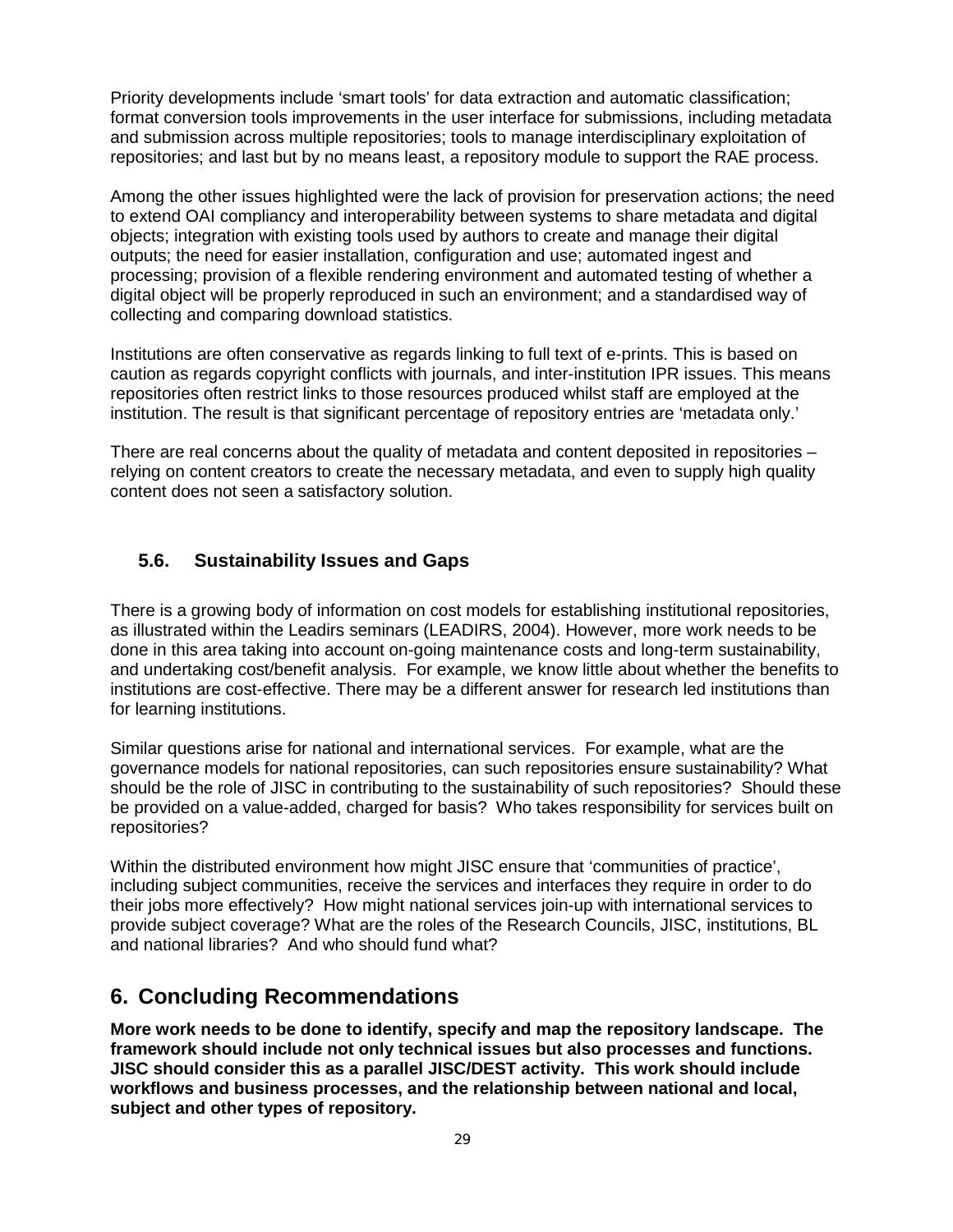**In addition to the above, JISC should consider what might best be provided by a national service (e.g. akin to JORUM for learning objects) and what might be best done at an institutional level. The Digital Rights Management requirements of different organisational models might be a key element of any study in this area.** 

**Repository developments should demonstrably be set within the strategic aims of the host institutions or funding bodies and clearly relate to the strategic aims and objectives of the organisation bidding for funds – buy-in from institutional and other senior management must be assured for future sustainability. For example, JISC should consider funding projects seeking to use e-print repositories to support the RAE process.** 

**Repository developments should, depending upon their primary focus, relate to the processes and practices of research, teaching or learning – buy-in from the community is unlikely to be extensive unless this happens. JISC should identify current practice of researchers, teachers and learners, and seek to base services on supporting their needs.** 

**Support for the research infrastructure should be undertaken in collaboration with the Research Councils and in particular, with the RCUK Digital Curation and Archiving Working Group.** 

**Repository interfaces should be directed towards 'communities of practice' and more effort should be made to tailor services for specific user communities, rather than producing generic interfaces. This is likely to be particularly important to encourage take-up within FE, although it is still important for HE.** 

**Continued support will be required for establishing institutional repositories – JISC may wish to consider funding a co-ordinating 'focus' initiative to provide technical support and support with policy and advocacy issues.** 

**A different kind of support may be required for those institutions unable to provide their own repository infrastructure. JISC may want to consider providing a national service that smaller and less well funded institutions could use to provide repository services and functions on their behalf. JISC might wish to fund the start-up costs of such a service with a view to such a service becoming self-sustaining in the longer term. We recommend a scoping study be undertaken to assess the need and the costs of such a service.** 

**As more and more content becomes available it will become increasingly important to join-up content held in different places. JISC may want to consider funding projects that seek to find and link content held in different types of repository e.g. e-prints with data; learning objects with publications, and to investigate the challenges posed.** 

**JISC should consider funding further technical development to support the provision of additional repository services. These could include 'smart tools' for automatic data extraction, automatic classification etc., format conversion tools, improved input and export functionality, and facilities to create multiple interfaces for different kinds of users.** 

**JISC should also address the issue of sustainability of repository software.** 

**JISC should consider further work on IPR and authentication/authorisation mechanisms that would allow some content to be widely shared, and others to be available to more**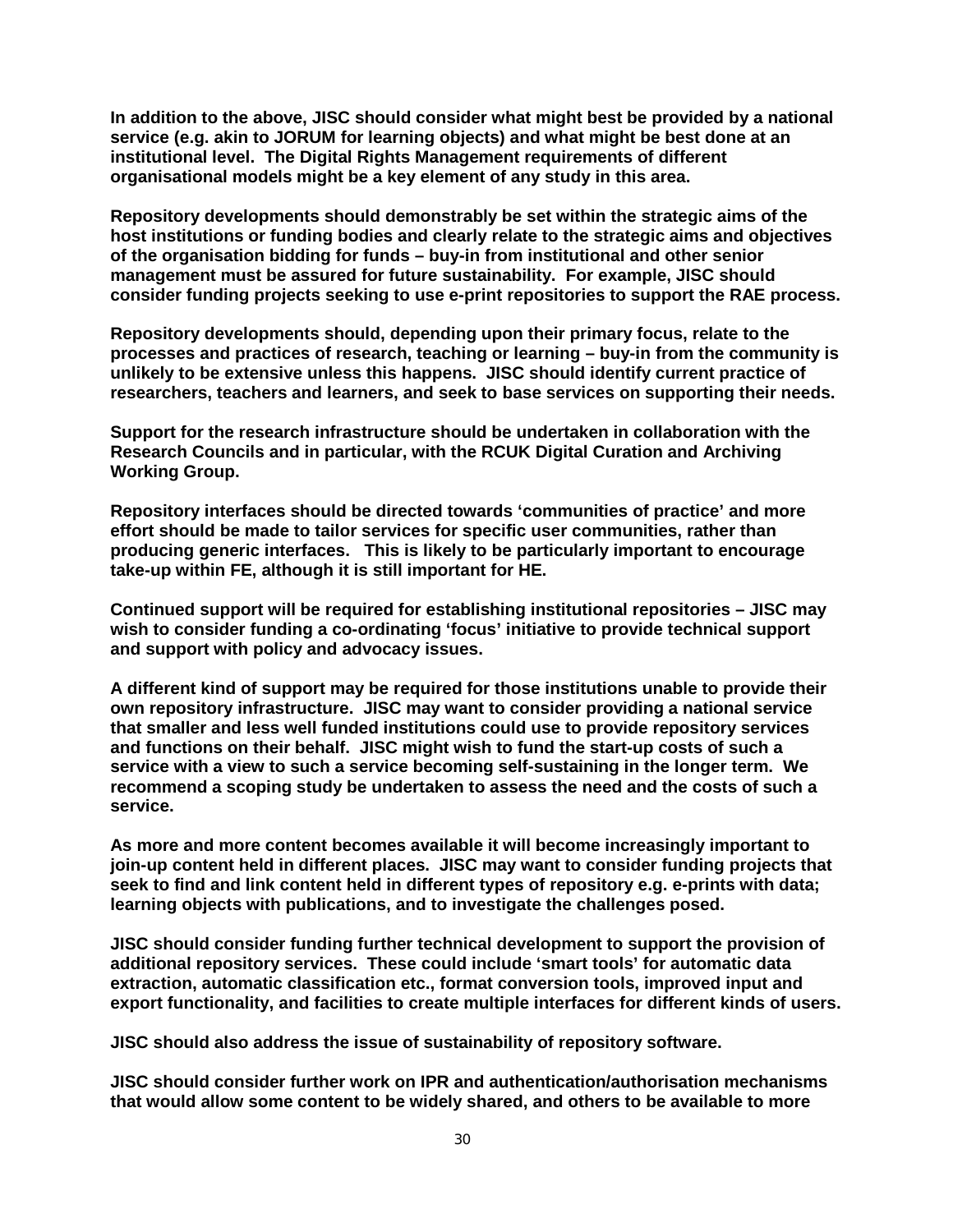**limited groups e.g. students studying on a particular course, or colleagues working on a research project.** 

**JISC should consider investigating how more informal networks for sharing content and pre-prints might be supported, and mechanisms for incorporating shared content into a more managed repository framework at some point in the lifecycle.** 

## **7. References**

Andrew, T. (2003) "Trends in Self-Posting of Research Material Online by Academic Staff": 30- In Ariadne, Issue 37, October 2003. http://www.ariadne.ac.uk/issue37/andrew/intro.html

Baldwin, C. "X4L review: final report". July 2004. www.jisc.ac.uk/uploaded\_documents/ X4L%20Review%20-%20Final%20Report.doc

Blinco, K., Mason, J., McLean, N., Wilson, S. (2004). "White paper for alt-i-lab 2004". Prepared on behalf of DEST (Australia) and JISC-CETIS (UK). Version 2, 19 July 2004. http://www.jisc.ac.uk/uploaded\_documents/Altilab04-infrastructureV2.pdf

Burnhill , P., Halliday, L., Rozenfeld S., Kidd T., (2004). "SUNCAT: a modern serials union catalogue for the UK." In Serials: the Journal for the Serials Community, Volume 17, Number 1, March 2004 pp. 61-67.

Crow, R. (2002). "The Case for Institutional Repositories: A SPARC Position Paper.*"* SPARC, 2002. http://www.arl.org/sparc/IR/IR\_Final\_Release\_102.pdf

Campbell, L., Blinco, K., Mason J. (2004).. "Repository management and implementation." Prepared on behalf of DEST (Australia) and JISC-CETIS (UK), July 2004. http://www.jisc.ac.uk/uploaded\_documents/Altilab04-repositories.pdf

Conway, Paul. (2004). "Institutional repositories: is there anything left to say?" Given as presentation within OCLC Distinguished Seminar Series, October 7 2004. Powerpoint and Audio from http://www.oclc.org/research/dss/

Day, M. (2003). "Prospects for institutional e-print repositories in the United Kingdom." ePrints UK supporting study, no. 1**,** 28 May 2003. http://www.rdn.ac.uk/projects/eprints-uk/docs/studies/impact/

Dempsey, L., Childress, E., Godby, C.J., Hickey, T. B., Vizine-Goetz, D., Young, J. (2004). "Metadata Switch: thinking about some metadata management and knowledge organization issues in the changing research and learning landscape."Forthcoming in LITA Guide to E-Scholarship [working title], ed. Debra Shapiro. August 2004 preprint available at http://www.oclc.org/research/publications/archive/2004/dempsey-mslitaguide.pdf

Dempsey, L. (2005) "Library collections and services - some pictures." Extract from Lorcan Dempsey's Weblog, February 17 2005. http://orweblog.oclc.org/archives/000555.html

"Digital Library Repositories and Instructional Support Systems." Repository Interoperability Working Group, DLF, 2004. http://www.diglib.org/forums/Spring2004/Johnston0404\_files/frame.htm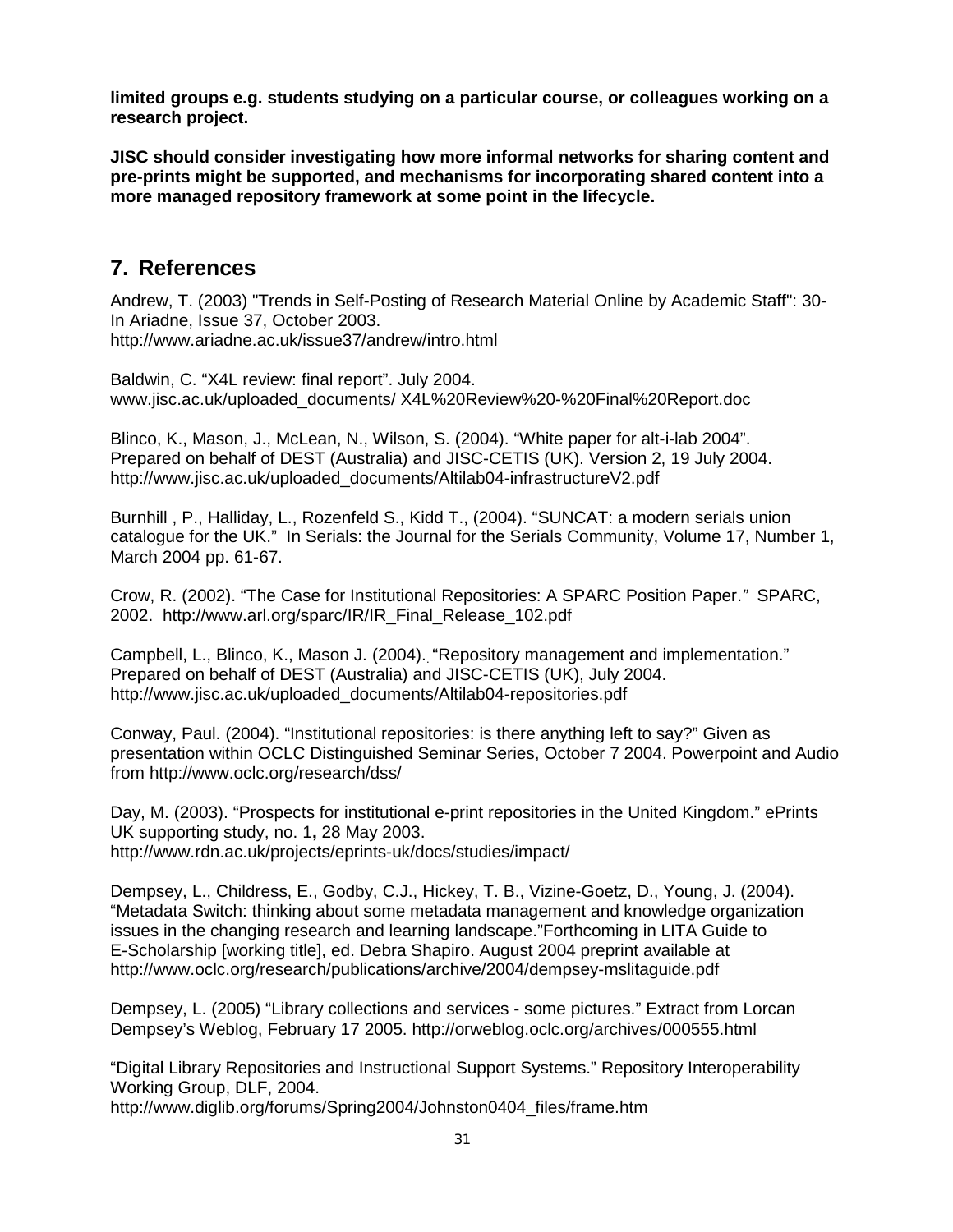Flecker, D., and McLean, N. (2004) "Digital Library Content and Course Management Systems: Issues of Interoperation: Report of a study group." Digital Library Federation, July 2004. http://www.diglib.org/pubs/cmsdl0407/

Heery, R., Duke, M., Day, M., Lyon, L., Coles, S., Frey, J., Hursthouse, M., Carr,L., and Gutteridge, C. (2004) "Integrating research data into the publication workflow: eBank experience" In *Proceedings PV-2004: Ensuring the Long-Term Preservation and Adding Value to the Scientific and Technical Data, 5-7 October 2004, ESA/ESRIN, Frascati, Italy.*ESA WPP-232. Noordwijk: European Space Agency, 2004, pp. 135-142. http://www.ukoln.ac.uk/projects/ebank-uk/dissemination/PV2004-heery.pdf

House of Commons, Select Committee on Science and Technology. (2004). "Responses to the Committee's tenth report, Session 2003-04, scientific publications, free for all?" HC 1200. London: The Stationery Office.

http://www.publications.parliament.uk/pa/cm200304/cmselect/cmsctech/1200/120011.htm#a6

IMS (2003). "IMS Digital Repositories v1.0 Final specification." January 2003. http://www.imsglobal.org/digitalrepositories/index.html

Jerez, H.N., Xiaoming, L., Hochstenbach, P., Van de Sompel, H. (2004) "Repository architectures: the multi-faceted use of the OAI-PMH in the LANL repository." In *Proceedings of the 4th ACM/IEEE-CS Joint Conference on Digital Libraries, Tuscon, USA. 2004*. ACM, 11-20. http://public.lanl.gov/herbertv/papers/jcdl2004-submitted-draft.pdf

Kraan, W. (2005). "Interoperability state of play at IMS Melbourne meeting" February 13, 2005. Report on CETIS web site. http://www.cetis.ac.uk/content2/20050213085236

Lavoie, B. F. (2004). "The Open Archival Information System Reference Model: introductory guide." DPC Technology Watch Series Report 04-01, 2004. http://www.dpconline.org/docs/lavoie\_OAIS.pdf

LEADIRS (2004). LEarning About Digital Institutional Repositories Seminars (), November 2004. http://www.lib.cam.ac.uk/leadirs/LEADIRSII\_presentations.htm

Lynch, C. (2003). "Institutional Repositories: Essential Infrastructure for Scholarship in the Digital Age." *ARL*, 226, February 2003, 1-7. http://www.arl.org/newsltr/226/ir.html

Lyon, Liz. (2003) "eBank UK: Building the links between research data, scholarly communication and learning" In Ariadne 36, July 2003. http://www.ariadne.ac.uk/issue36/lyon/intro.html

McLean, N. "The Ecology of repository services: a cosmic view". A keynote presentation at *Research and Advanced Technology for Digital Libraries: 8th European Conference, ECDL 2004, Bath, UK, September 12-17, 2004.* Powerpoint available from http://www.ecdl2004.org/presentations/mclean/

McLean, N., and Lynch, C. (2004). "Interoperability between library information services and learning environments – bridging the gaps." A joint white paper on behalf of the IMS Global learning consortium and the Coalition for Networked Information, May, 2004. http://www.imsglobal.org/digitalrepositories/CNIandIMS\_2004.pdf